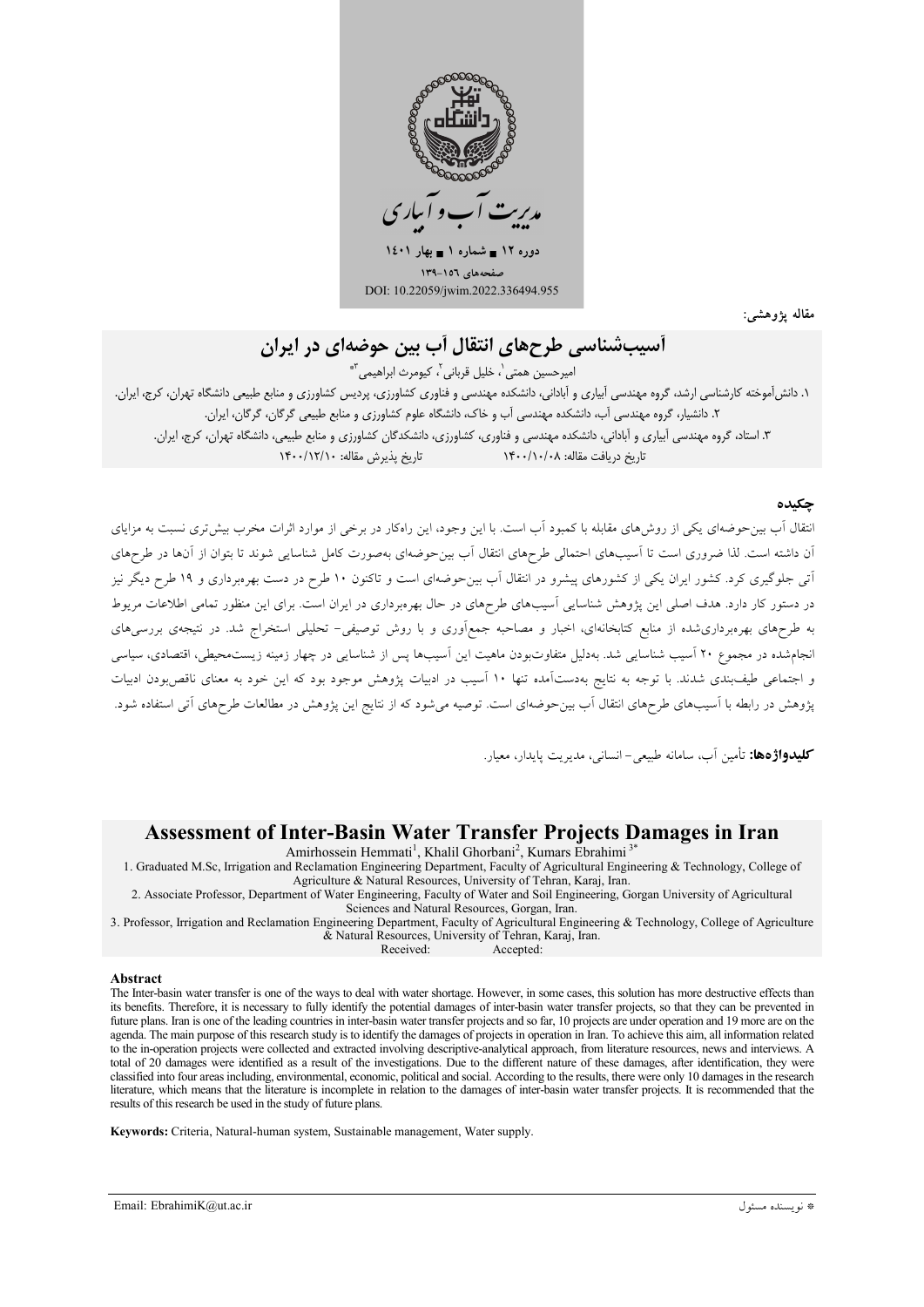مبدأ و مقصد (Gichuki & McCornick, 2008)، مديريت سیلاب و کنترل آلودگ<sub>ی</sub> (Zhuang, 2016) میباشد امّا با اسیبهایی نیز همراه است که جنگلزدایی، تخریب زیستگاه گیاهی و جانوری، فرسایش خاک و بهویژه چالشهای اجتماعی بخشی از آن میباشد ( & Ghassemi White, 2007). بەعنوان مثال در انتقال أب بين حوضەاي تاگوس– سگورا<sup>۲</sup> با وجود مزایایی مانند آبرسانی به منطقه کم آب سگورا و تأمین آب آن، مسائلی از قبیل کاهش جریان در حوضه مبدأ، افزایش مناقشههای اجتماعی (Morote *et al*., 2020)، افزایش سطح تهدید برای گونههای جانوری و گیاهی رودخانه، افزایش کنترل $سده$ تولیدات کشاورزی در حوضه مقصد ( San-Martin et al., 2020) بوجود آمده است.

با توجه به مطالب بیان شده انتقال أب بین حوضهای می تواند آسیبهای متعددی را از منظر موضوعات مختلف در منطقه ایجاد کند. از طرفی این آسیبها در بعضی از موارد میٍتوانند سبب ایجاد مشکلات نوظهور و به مراتب چالش برانگیزتر از مسأله کمبود آب شده و همچنین باعث برهمزدگی تعادل موجود در حوضههای مبدأ و مقصد شود (Maknoon *et al*., 2012). از طرفي دیگر بهدلیل پویایی آسیبها در سامانههای آبی ( & Islam Susskind, 2018) آسیبها در طول زمان میتواند در این سامانهها رشد كرده، مقياس أنها مىتواند گسترش پيدا كرده و حتى از سطح حوضه فراتر رود و درنتيجه مقابله با آن سختتر شود. همچنین با توجه به این مسأله که هیچ انتقال آب بین حوضهای در ایران وجود نداشته است كه أسيب نداشته باشد (Hemmati *et al.*, 2020). از اين رو بهمنظور مقابله با آسیبهای احتمالی در انتقال آب بین حوضهای باید آسیبهای موجود در پی انتقالهای پیشین شناسایی و ارزیابی شده و در مطالعات پروژههای آتی درنظر گرفته شود. **مقدمه** 

سامانه آبی به مجموعهای گفته می شود که بر آب تأثیرگذار باشد و از آن تأثیر بپذیرد (Sadler *et al.*, 2017). سامانههای أبي سطوح محلي، منطقهاي و جهاني، مقياس هاي نهادي، مکانی و عدالتی و دامنههای طبیعی، اجتماعی و سیاسی را شامل می شود (Islam, 2012). بهدلیل تعاملات سامانههای أبي با سطوح، مقياس و دامنه مذكور، سامانههاي أبي سامانه درهمتنیده هستند. به همین علت مسائلی که در سامانەھای آب*ی* رخ میدهد، غالباً درهمتنیده<sup>۱</sup> هستند. بهعبارت دیگر مسائل آبی بهدلیل تعامل با ابعاد اجتماعی، سیاسی، زیستمحیطی ذی:فعان زیاد و متفاوتی را در بر .(Franks & Cleaver, 2007; Hellstro, 2000) ,< کمبود آب و توزیع زمانی و مکانی نامتوازن از جمله موضوعاتی است که سبب بروز مسائل در موضوعات مختلفی میشود (Guppy *et al.*, 2017). راهکارهای متفاوتی در رابطه با کمبود آب، مانند بازیافت فاضلاب "L' ((Tortajada & van Rensburg, 2020) نکنولوژیهای نوین برای استحصال آب مثل جمع۱وری آب باران (Hofman-Caris *et al.*, 2019)، تصفيه آب درياها (Manju & Sagar, 2017) وجود دارد، ولي يكي از راهکارهای مورد علاقه دولتها که در ۱۰۰ سال اخیر ىورد توجه بوده است، انتقال أب (Gohari *et al.*, 2013) به خصوص انتقال آب بین حوضهای است ( Kumar & (. Verma, 2020

نتقال أب بین حوضهای یکی از راهکارهای موجود در سامانهها میباشد که در آن آب از مناطق دارای آب اضافی ز یک حوضهآبریز به حوضهآبریز دیگر که کمبود منابع اب دارد انتقال م<sub>ی</sub>یابد (Zhang *et al*., 2015). راهکار فوق دارای مزایایی نظیر کاهش نابرابری منطقهای بهمنظور  $S$ hao *et al.*, ) ارتقای توسعه اقتصادی در مناطق کم آب 2003)، همکاری گستردهتر و ترویج همبستگی بین مناطق

مدیریت آب و آباری **1401  1 - 12 -**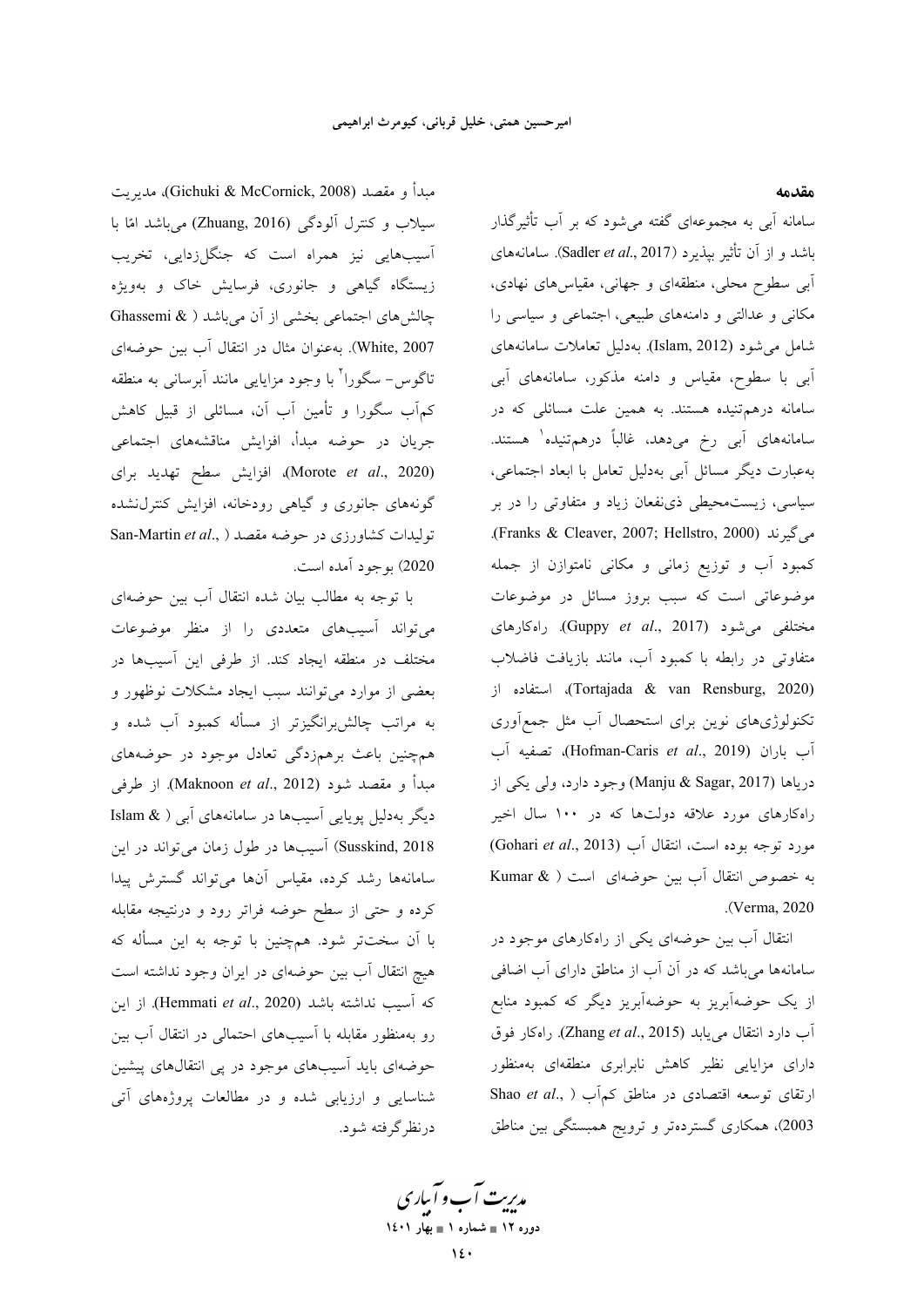کشور ایران از دیرباز بهدلیل موقعیّت جغرافیایی و شرایط اَب و هوایی خشک، درگیر با تنش اَبی<sup>۳</sup> بوده و مشکل کمبود آب در این کشور دارای سابقه طولانی است (Foltz, 2002; Zehtabian *et al.*, 2010). راهكارهايي كه بیش تر در ایران برای غلبه بر تنش های آبی استفاده شده است، راهکارهای عمرانی مانند انتقال آب بین حوضهای، احداث سد و موارد مشابه آن بوده است ( Madani, 2020 (2014; Saatsaz, در حال حاضر، كشور ايران با داشتن ۱۰ طرح انتقال آب بین حوضهای، یکی از کشورهای پیشتاز در زمینه انتقال آب بین حوضهای است. ضمن اینکه هماکنون، ۱۹ طرح دیگر را نیز در دستور کار خود قرار داده است.

با وجود درهم تنیدگی مسائل سامانههای منابع آب و برهمكنش اين سامانهها با زيرسامانههاي اجتماعي، اقتصادی و سیاسی، اغلب پژوهشگران در ایران در بررسی آسیبهای انتقال آب بین حوضهای به یک مورد مطالعاتی و یک بُعد از آسیبهای متعدد پرداختهاند. Raoufi et al. و. (2019) Fazlollahi et al. به عنوان مثال، . (2015) بهترتیب، به بررسی تأثیر انتقال آب بین حوضهای بر ارزش اقتصادی منابع آب کشاورزی در دشت اراک و طراحی سناریو مدیریت طرح انتقال آب بین حوضهای با استفاده از شاخصهای تصمیمگیری در انتقال بهشتآباد Davoodi Dehaghani & Ameri يرداختهاند. هم چنين (2019) ابعاد اجتماعی و امنیتی انتقال آب بین حوضهای در انتقال بهشتآباد را موردبررسی قرار دادهاند. Ghanian k Roozbahani (2021) نيز به بررسي هشت سناريو بهمنظور ارزیابی ریسک سناریوهای انتقال آب بین حوضهای از حوضه کارون بزرگ به فلات مرکزی ایران به کمک مدلهای درخت خطای صریح و درخت خطای .<br>فازی پرداختهاند. در بررسی مطالعات صورتگرفته در ایران مشاهده میشود که با وجود تأثیر و اهمیت آسیبها

در پی انتقالات آب بین حوضهای در کشور ایران، هیچ پژوهشی با هدف بررسی همهجانبه آسیبهای انتقال آب بین حوضهای وجود ندارد.

این پژوهش در تلاش است تا چارچوبی از آسیبهای انتقال آب بین حوضهای در ابعاد مختلف ارائه دهد. از این رو در این پژوهش سعی شده است تا آسیبهای اجتماعی، اقتصادی، سیاسی و زیست.حیطی بوجود آمده در طرحهای انتقال آب بین حوضهای ایران شناسایی و ارائه شود. بهدلیل تعدد حوضههای أبریز مطالعاتی، گستردگی منابع اطلاعاتی و دستیابی به دید همهجانبه به آسیبهای انتقالهای آب بین حوضهای در ایران، از روش توصیفی- تحلیلی برای نیل به هدف پژوهش حاضر استفاده شده است. از بُعد کاربردی، می توان از نتایج این پژوهش در سیاستگذاری، برنامهریزی و تصمیمگیریها استفاده نمود. نکته حائز اهمیت این است که این پژوهش سعی در رد انتقال آب بین حوضهای ندارد و صرفاً به بررسی و کشف آسیبها می یردازد.

## مواد و روشها

در لغت، آسیب<sup>؛</sup> به معنای واردشدن ضرر، زیان و خسارت به چیزی است. آسیبها میتوانند در زمینههای مختلف نمود پیدا کنند و باعث بهوجودآمدن مشکلاتی شوند (Hornby, 1995). به عنوان مثال، تغيير اقليم مي تواند آسیبهایی را به بخشهای مختلف بهویژه بخش اقتصادی (کشاورزی، ماهیگیری، انرژی) ( Mendelsohn & Neumann, 2004)، بخش سیاسی (تنش بین کشورها) (Nordås & Gleditsch, 2015)، بخش زيست،محيطى (تغییر در پویایی آب مانند رواناب سطحی) ( Várallyay, 2010) وبخش اجتماعي (كمبود منابع، مهاجرت) (Fritsche et al., 2012) وارد کند. برای مقابله با آسیبها، ابتدا باید شناخت کاملی نسبت به آنها پیدا کرد تا بتوان این آسیبها را استخراج کرد.

مدیرت آب و آباری دوره ۱۲ ∎ شماره ۱ ∎ بهار ۱٤۰۱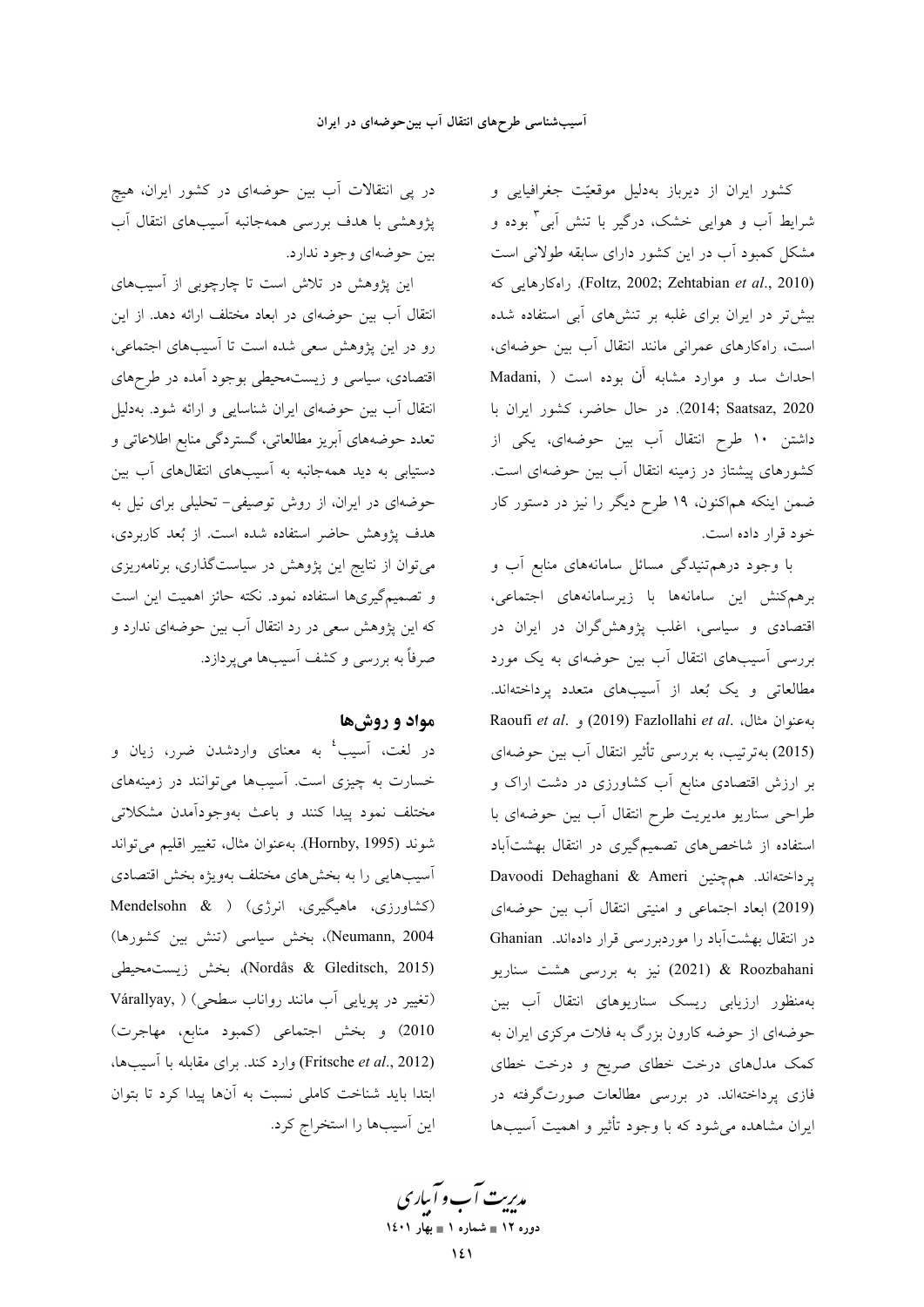دامداران، بهدلیل تغییر در میزان آب مصرفی توسط انتقال اَب بین حوضهای، یکی از این موارد در حوزه اقتصادی است که منجر به تغییر در جریان خدمات کسب درآمد می شود. بهعنوان مثال، انتقال آب بین حوضهای ملامچی<sup>۷</sup> در نیال سبب ایجاد آثار منفی اقتصادی غیرمستقیم مانند از بین رفتن تولید محصولات کشاورزی در جامعه، تضعیف امنیت غذایی و از دست دادن اشتغال محلی در حوضه مبدأ شده است (Bhattarai et al., 2005).

آ**سیبشناسی زیست.محیطی**: این آسیبشناسی خساراتی که به طور قابلتوجهی بر وضعیت اکولوژیکی، شیمیایی، کمّی منابع اَب و یا پتانسیل اکولوژیکی منطقه تأثیر می گذارند را شناسایی میکند (Wang, 2004). این آسیبها می تواند توسط دخالت بشر در اکوسیستم منطقه ایجاد شوند و تهدیدهای جدّی برای منطقه و حتی مردم منطقه ایجاد کند (Perelet et al., 2014). به عنوان مثال، يروژه انتقال آب از شمال به جنوب اتحاد جماهیر شوروی سابق (انتقال آب بین حوضهای از رودخانه نوا^)، باعث کاهش حجم اَب دریاچه لادوگا شد و همین امر باعث افزایش نمک و مواد معدنی و در نهایت آسیب جدی به سیستم اکولوژیکی در منطقه شد  $(Zhuang, 2016)$ 

آ**سیبشناسی سیاسی**: سیاست شامل اقدامات/ عدم|قدامات نسبتاً پایدار و هدفمند است که توسط بازیگر(ها) در مواجهه با مسألهای خاص اتّخاذ می شود. این سیاستها توسط مقامات و سازمانهای دولتی تدوین می شوند و تعداد قابل توجهی از افراد را تحت تأثیر قرار میدهند (Anderson, 2014). در این بین سیاستهایی وجود دارند که میتواند عواقبی را برای جامعه در پی داشته باشند. از اینرو روشی به نام آسیبشناسی سیاسی وجود دارد که به بررسی و تشخیص آنها میپردازد. این آسیبشناسی به آن جنبههای منفی اختصاص دارد که سیاست را از معنی اصلی آن که تأمین منافع جمعی و جوامع انسانی است، دور میکند

بهطورکلی، دو مفهوم در رابطه با آسیبشناسی° در متون علمی وجود دارند. مفهوم اول، آسیبشناسی را دانشی برای کشف علل و اثرات بیماریها، در شاخه پزشکی بیان میکند و مفهوم دوم آسیبشناسی را دانشی بیان میکند که بسته به آن زمینه خاص علمی مفهوم خاص خود را داراست (VandenBos, 2015). به عبارت دیگر، واژه آسیبشناسی را نمیتوان در خارج از آن زمینه علمی تفسیر کرد. درنتیجه بهترین روش توصیف آسیبشناسی، تفسیر آن در قالب تخصص مربوطه است. آسیبهای موجود در یک سامانه آب<sub>ی</sub> را میتوان به چهار دسته اجتماعی، اقتصادی، سیاسی و محیطزیستی طیفبندی کرد (Kaika, 2003) که در زیر به تعریف هر یک پرداخته شده است.

آ**سیب شناسی اجتماعی**: این مفهوم ارتباط نزدیکی با مفاهیم بی نظمی اجتماعی دارد ولی با این وجود، بی نظمی اجتماعی بیش از آنکه بر فرد متمرکز باشد، بر عملکرد نهادها و ساختارهای اجتماعی متمرکز است (Smith, 2017). اصطلاح آسیب شناسی اجتماعی، آن دسته از مشکلات اجتماعی را بررسی میکند که برای افراد، گروهها یا کل جامعه به عنوان مضر و مخرب تلقّي شوند (Marette, 2014). این دانش در پی کشف علل بی نظمی اجتماعی به عنوان برهمزننده رابطه هماهنگ بین بخشهای مختلف فرهنگ و جامعه است (Smith, 2017) به عنوان مثال انتقال آب بين حوضهای در مارینا بایکسا<sup>٬</sup> سبب رونق گردشگری در منطقه شده است و همین امر باعث ایجاد رقابت منفی بین مردم بر سر منابع آب موجود در حاشیه ساحلی شده است (Sanchis-Ibor et al., 2019).

آ**سیب شناسی اقتصادی**: آسیب شناس<sub>ی</sub> اقتصادی به شناسایی عوامل ایجادکننده تغییرات منفی بر وضعیت اقتصادی میپردازد (Ickes, 2005). به عنوان مثال، تغییر شرايط شغلي اقشار مختلف جامعه مانند كشاورزان و

مدیرت آب و آباری دوره ۱۲ ∎ شماره ۱ ∎ بهار ۱٤۰۱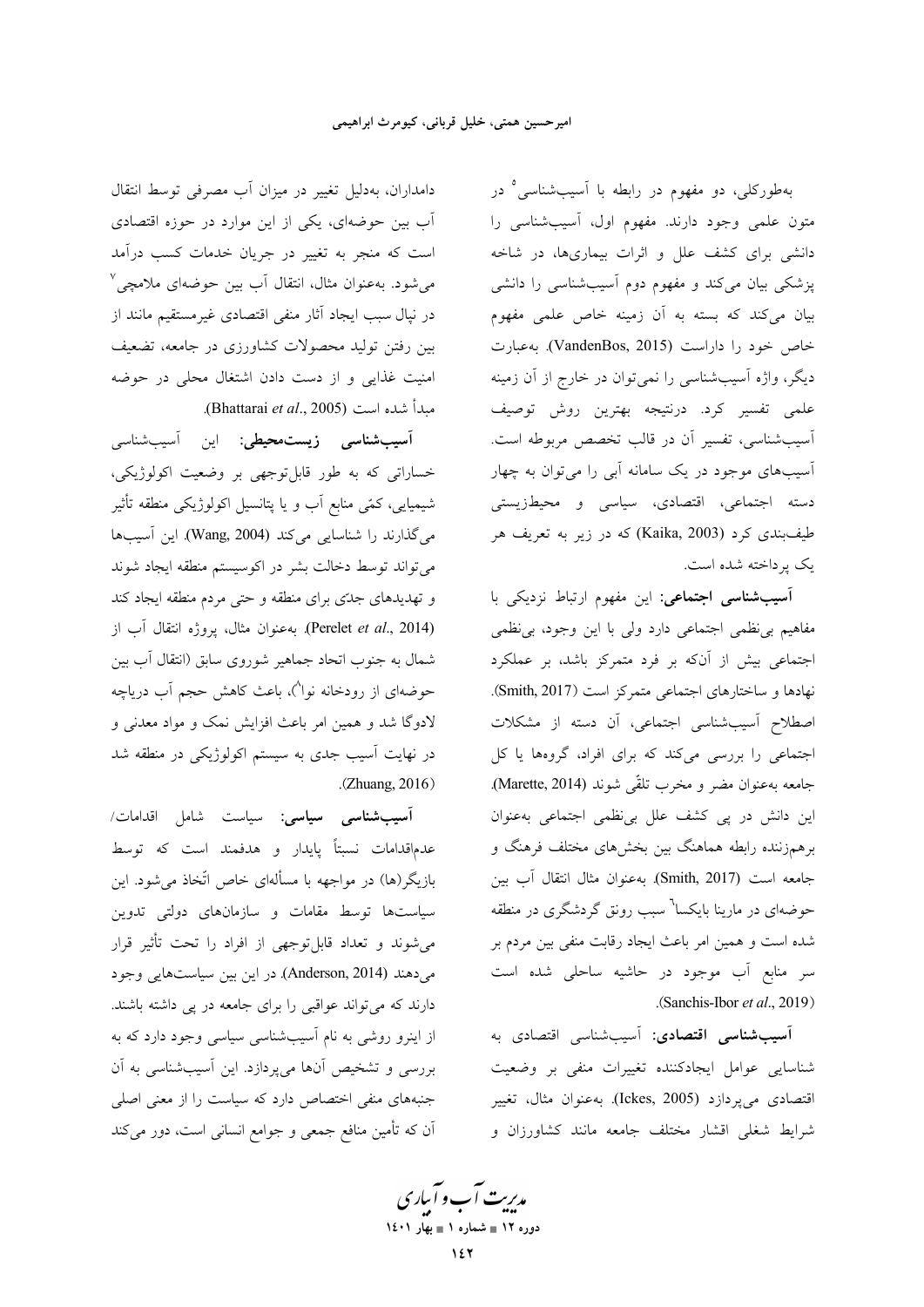(Mitchell & Simmons, 1995). به عنوان مثال، در انتقال آب بین حوضهای تاگوس- سگورا گروههای «ضدّ انتقال» در سال ۲۰۱٦ شکایاتی علیه انتقال تاگوس- سگورا به پارلمان اروپا ارائه دادند (مناقشات سیاسی) که این امر منجر به بازدید نمایندگان پارلمان اروپا از حوضههای مدنظر بهمنظور بازرسی و گفتگو با مقامات ملی شد (Morote et al., 2020).

## روش شناسی

همانطورکه بیان شد هدف این پژوهش شناسایی آسیبهای انتقال آب بین حوضهای در ایران است. به همین منظور در ابتدا به بررسی حوضههای مبدأ و مقصد پرداخته شد، تا آسیبها شناسایی شوند. پس از بررسیهای صورتگرفته مشخص شد که بخشی از آسیبها در ادبیات تحقیق موجود است. درحالی که بخش مهم دیگری از آسیبها در ادبیات تحقیق ارائه نشده بودند. به همین دلیل بهمنظور تکمیل شناسایی آسیبهای انتقال آب بین حوضهای در ایران در این پژوهش از دو رویکرد در رابطه با كشف أسيبها استفاده شد.

در رویکرد اول، دادههای مورد نظر با توجه به هدف پژوهش از مقالات منتشرشده کنفرانسی، علمی- پژوهشی و ISI منتخب استخراج شد (در مقاله حاضر برای تمامی موارد ذكرشده بالا از واژه "مقاله" استفاده شده است). بدين منظور از کلیدواژههای انتقال آب بین حوضهای، انتقال آب، انحراف آب، انتقال آب بین حوضهای استفاده شد، زیرا در برخی از متون فارسی اشارهای به انتقال آب بین حوضهایبودن پژوهش نشده است، اما پژوهشی در زمینه انتقال آب بین حوضهای صورت گرفته است. همچنین جستجوها محدود به رشته خاصی نشد. در رابطه با مقالات ISI نیز از پایگاههای اسکوپوس<sup>۹</sup>، اشپرینگر<sup>۰'</sup>، پروکوئست<sup>۰۱</sup> استفاده شد. نمونه اولیه دادههای مستخرج شامل ۱۶۳ خروجی بود که در جدول (۱) بهصورت تفکیکشده از لحاظ جنس داده

ارائه شده است. سپس این مقالات با توجه به چهار شرط زير فيلتر شد: ۱- تمرکز: مقالاتی که به ارزیابی آسیبهای انتقال آب بين حوضهاي يرداختهاند، انتخاب شوند. ۲– مکانی: مقالاتی که در رابطه با انتقال آب بین حوضهای در ایران انجام شده است، انتخاب شوند. ۳– مورد مطالعاتی: مقالاتی که بر روی پروژههای در حال بهرهبرداري بودند، انتخاب شوند. ٤- مقالات كنفرانسي: تنها مقالاتي كه به اثبات أسيب پرداخته بودند، انتخاب شوند.

|           | <b>Table 1. Summary of litreture</b> |                  |
|-----------|--------------------------------------|------------------|
| paper ISI | The scientific<br>research paper     | Conference paper |
|           |                                      | ₹4               |
|           |                                      |                  |

پس از استخراج آسیبها از مقالات، این پژوهش به کشف آسیبهای موجود دیگر که در ادبیات تحقیق وجود نداشت پرداخت. برای نیل به این هدف، در این پژوهش ابتدا تمامی آسیبهای محتمل و بررسی نشده در ادبیات تحقیق گردآوری شد. برای اینکار ابتدا آسیبهای موجود در انتقال آب بین حوضهای کشورهای مختلف استخراج شد. سپس به مصاحبه با مطلعین کلیدی، متخصصین و مردم درگیر با منابع آب مناطق (افراد بومی و کشاورزان) تحت تأثير طرحهاي انتقال آب بين حوضهاي پرداخته شد. در این پژوهش با استفاده از روش مصاحبه ساختارنیافته<sup>۱۲</sup> با ١٥ نفر از ذىنفعان اصلى حول محور " آسيبهاى پس از طرحهای انتقال آب" مصاحبه انجام شد (جدول ۲)<sup>۱۳</sup>. درنهایت نیز گزارشهای منتشرشده توسط شرکتهای مهندسی طرحهای آبی خصوصی و دولتی، اخبار و روزنامههای دولتی بررسی شد و همچنین در کنار تمامی این موارد از تکنیک طوفان فکری<sup>۱۶</sup> استفاده شد. درنهایت یک لیست احتمالی از آسیبها به تعداد ٤٠ آسیب

مدبریت آب و آباری دوره ۱۲ ∎ شماره ۱ ∎ بهار ۱٤۰۱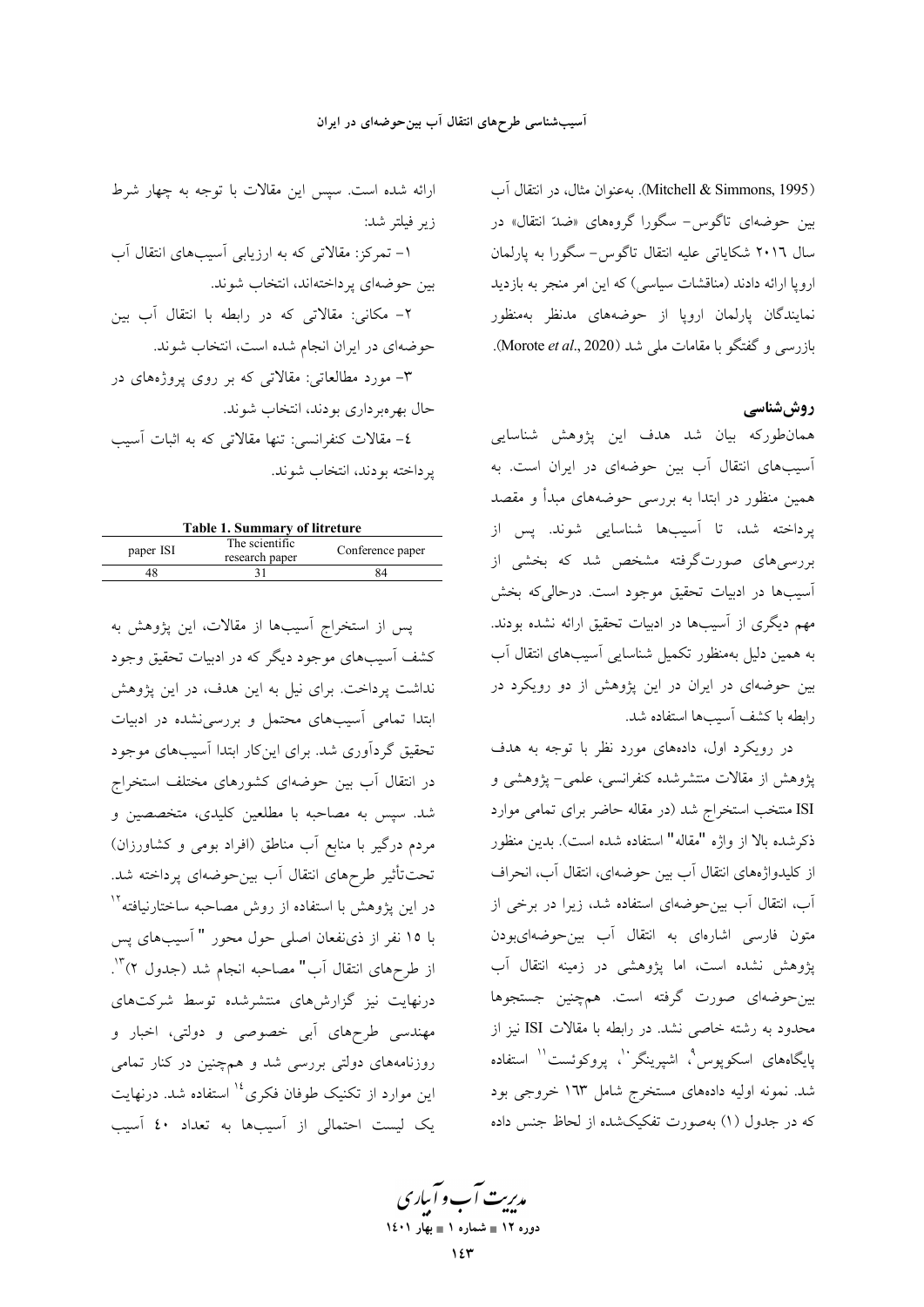بخشی از دادههای این پژوهش با استفاده از مصاحبههای تکنفره جمع آوری شد که با اطلاعات بهدستآمده اعتبارسنجي شد. برخي از اطلاعات جمع]وری شده مربوط به اخبار منتشرشده از خبرگزاری های رسمی کشور نیز با اطلاعات از آمار و گزار ش ها اعتبار سنجی شد.

#### منطقه مطالعاتي

اولین گام در استخراج چارچوب آسیبشناسی انتقالهای آب بین-*حوض*های، شناسایی آسیبهای موجود در پروژههای پیشین است. از این رو، در این پژوهش تمامی طرحهای انتقال آب بین حوضهای کشور ایران انتخاب شدند. طرحهای منتخب شامل ۱۰ طرح شد. جدول (۳)، طرحهای انتقال آب و مشخصات فنی آنها را نمایش Bozorg-haddad & Abutalebi, 2020; Gohari ) می دهد .(et al., 2013; Sadeghi et al., 2016

استخراج شد. سپس این آسیبها با دو شرط فیلتر شد. در شرط اول، آسیبها، با توجه به تعاریف آسیبشناسی و سوال "آيا اين اَسيبها، در واقعيت اَسيب هستند؟" فيلتر .<br>شد. در شرط دوم به ارتباط آسیب با انتقال آب بین حوضهای پرداخته شد. در اثبات موارد، ابتدا نحوه ایجاد .<br>آسیب توضیح داده شده و سپس مصداق آن در انتقال آب بین حوضهای در کشور بیان شده است.

## اعتبارسنجی با استفاده از روش سهسوسازی

در شناسایی اسیبها، صرفاً بیان یک اسیب توسط یک منبع نمیتوانست تعیینکننده وجود آسیب و ارتباط آن با انتقال آب بین حوضهای در آن منطقه باشد. به همین علت، نیاز بود که صحّت اطلاعات جمع|َوری شده مورد ارزیابی قرار گیرد. از این رو، بهمنظور اعتبارسنجی دادههای جمعآوریشده از روش سهسوسازی<sup>۱۰</sup> یا جندجانبهنگری (Willis et al., 2007) استفاده شد.

| Table 2. Interveiwers of study |  |
|--------------------------------|--|
|--------------------------------|--|

| No. | Degree | Job position               | Organization                                        |
|-----|--------|----------------------------|-----------------------------------------------------|
|     | Ph. D  | Professor                  | University                                          |
|     | Ph. D  | Professor                  | University                                          |
|     | Ph. D  | Professor                  | University                                          |
| 4   | Ph. D  | Manager                    | Forest, Range and Watershed Management Organization |
|     | M.Sc   | Employee                   | Regional Water Company                              |
| 6   | M.Sc   | Employee                   | Regional Water Company                              |
|     | Ph. D  | Professor                  | University                                          |
| 8   | M.Sc   | Deputy of the organization | Forest, Range and Watershed Management Organization |
| 9   | M.Sc   | Employee                   | Regional Water Company                              |
| 10  | Ph. D  | Employee                   | Regional Water Company                              |
| 11  | Ph. D  | Professor                  | University                                          |
| 12  | Ph. D  | Professor                  | University                                          |
| 13  | Ph. D  | Professor                  | University                                          |
| 14  | Ph. D  | Professor                  | University                                          |
| 15  | Ph. D  | Professor                  | University                                          |

#### Table 3. Interbasin water transfer projects in operation in Iran and their goals

| Name of Projects            | Source basin/region           | Recipient<br>basin/region | Year of<br>operation | Goal                                                      | Volume of transfer<br>(MCM) | Length<br>(kM) |
|-----------------------------|-------------------------------|---------------------------|----------------------|-----------------------------------------------------------|-----------------------------|----------------|
| Kuhrang Tunnel No. 1        | Marber River                  | Zavandehroud              | 1954                 | agricultural needs, industrial use, and<br>drinking water | 330                         | 2.8            |
| Lar Dam                     | Lar                           | Tehran                    | 1964                 | agricultural needs and drinking water                     | 30                          | 200            |
| Minab dam                   | Minab                         | <b>Bandar Abbas</b>       | 1977                 | drinking water                                            | 30                          | 168            |
| Kuhrang Tunnel No. 2        | Karoun                        | Zavandehroud              | 1985                 | agricultural needs, industrial use, drinking<br>water.    | 250                         | 2.8            |
| Zayandehroud dam to<br>Yazd | Zavandehroud                  | Yazd                      | 1999                 | drinking water                                            | 100                         | 335            |
| Cheshmeh-Langan<br>Tunnel   | Tributary of the Dez<br>River | Zayandehroud              | 2005                 | agricultural needs, industrial use and<br>drinking water  | 164                         | 8.1            |
| Taleghan Dam                | Taleghan                      | Tehran and Ghazvin        | 2006                 | agricultural needs and drinking water                     | 448                         | 150            |
| Oomroud                     | Aligodarz                     | Oom                       | 2011                 | drinking water                                            | 340                         | 230            |
| Kamalsaleh dam              | Tireh River                   | Arak                      | 2011                 | Industrial use and drinking water                         | 70                          | 78             |
| Talvar dam                  | Zanian                        | Hamedan                   | 2013                 | drinking water                                            | 65                          | 138            |

مدیریت آب و آباری دوره ۱۲ ∎ شماره ۱ ∎ بهار ۱٤۰۱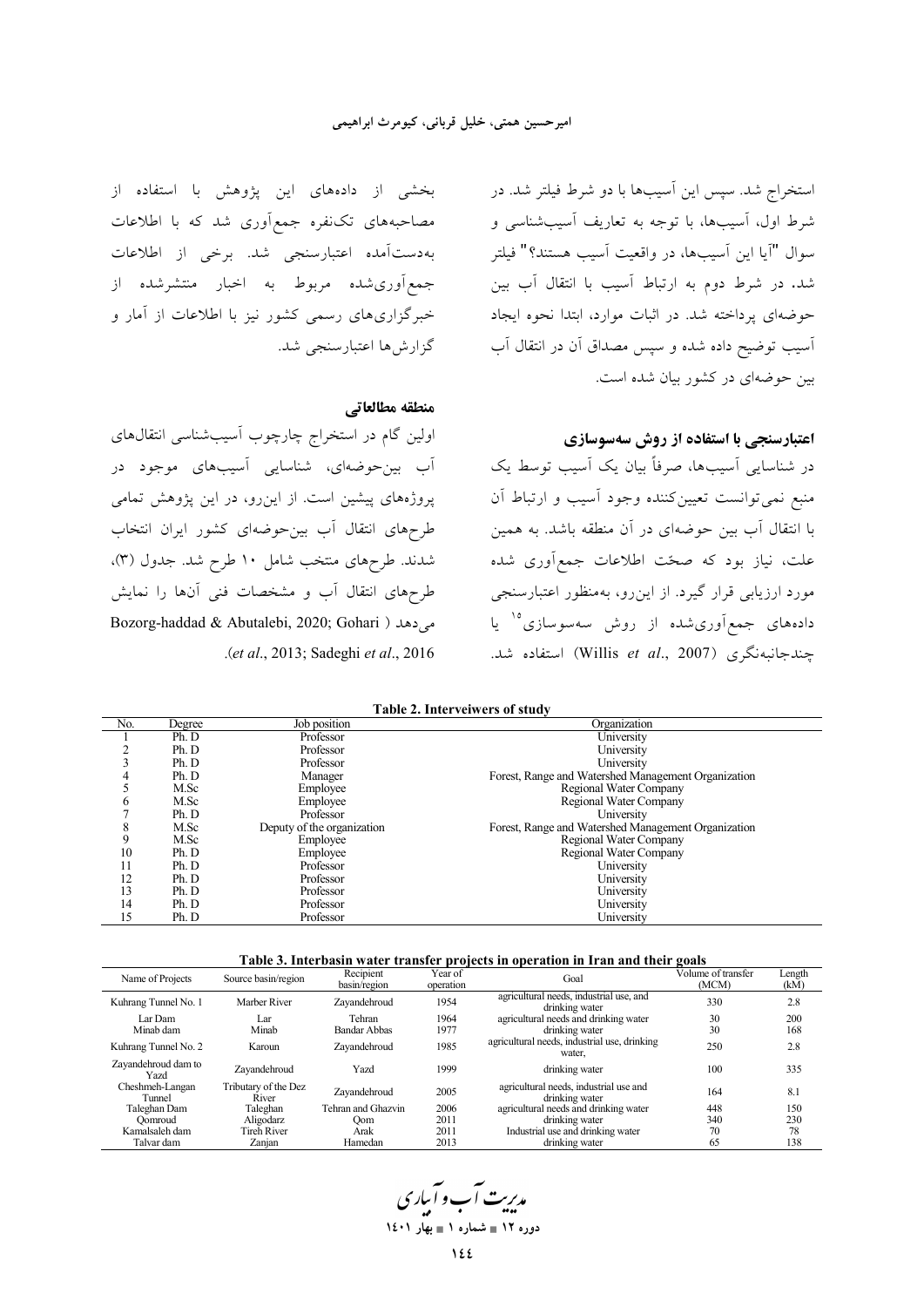#### آسیبشناسی طرحهای انتقال آب بین حوضهای در ایران

#### نتايج و بحث

پس از بررسی پروژههای درحال بهرهبرداری در کشور ایران و شناسایی آسیبهای آن، تعداد ۱۰ آسیب در رویکرد اول و ۱۰ آسیب دیگر در رویکرد دوم استخراج شد. تمامی آسیبهای شناساییشده در چهار دسته اصلی طیفبندی شد. لازم به ذکر است که در بخش رویکرد دوم، بهدلیل همپوشانی آسیبها در موارد مطالعاتی، تنها به اثبات یک آسیب از یک طرح پرداخته شده است.

### یافتههای رویکرد اول

پس از بررسی ادبیات تحقیق در رابطه با انتقال آب بین حوضهای در ایران، از ۱۸۰ مقاله تنها ۱٤ مقاله به بررسی آسیب پرداختهاند که از این تعداد مقاله، ۱۰ آسیب استخراج شد. بهصورت کلی در تحقیقات انتقال آب بین حوضهای معمولاً پژوهشگران این حوزه بر روی بخش زیست.حیطی تمرکز بیشتری کردهاند. همانطورکه در جدول (٤) مشاهده مي شود، ٦٠ درصد از مقالات به ۔<br>اسیبهای زیستمحیطی پرداختهاند. اسیبهای مستخرج از ادبیات تحقیق در بخش زیست.محیطی شامل خشک شدن قنوات و چاهها، تخریب زیستگاههای حیاتوحش، تالابها و پوشش گیاهی، کاهش تنوع گونههای آبزی،

کاهش کیفیت آب، برگشت آب دریا و شورشدن اراضی کشاورزی و آلودگی هوا میباشد. بنا به پژوهشهای صورتگرفته، در بخش اقتصادی دو آسیب وجود دارد. کاهش بهرهوری کشاورزی و کاهش قابلیت تولید انرژی برقابی از جمله آسیبهای موجود در این بخش و در بخش سیاسی و اجتماعی مناقشات اجتماعی و مناقشات منطقهای أسيبهاي استخراج شده توسط ادبيات تحقيق هستند.

## خشک شدن قنوات و چاهها

طرح قمرود ۱۷۰ حلقه چاه را تحت تأثیر قرار داده است. این راهکار با تغییر در رژیم رودخانه تغذیهکننده<sup>۱٬۱</sup> در خشک شدن قنوات اطراف تأثیر زیادی داشته و در این زمینه آسیبهای متعددی را ایجاد کرده است. به نحوی که ۱۱۰ حلقه چاه به میزان ۱۰ تا ۲۰ درصد، ٤٠ حلقه چاه حدود ٥٠ درصد و ٢٠ حلقه باقىمانده بيشإز ٧٥ درصد کاهش آبدهی داشتهاند. همچنین بیش از ۱۰ چشمه از جمله چشمههای روستای عسگران کاملاً خشکشده و بیش از ۱۵ رشته قنات نیز در محدوده طرح دچار افت ۔<br>آبی شدہاند که در این میان برخی از آنها مانند قنوات روستاهای مغانک بالا، مغانک پایین و شهریار کاملاً خشک شدهاند.

|                   | Table 4. Damages extracted by scholars                    |                                        |
|-------------------|-----------------------------------------------------------|----------------------------------------|
| <b>Dimensions</b> | Title of Damage                                           | Refrence                               |
|                   | Drying up qanats and wells                                | (Beyranvand, 2016)                     |
|                   | Destruction of wildlife habitats, wetlands and vegetation | (Mardian <i>et al.</i> , 2011)         |
|                   |                                                           | (Faryadi, 2018)                        |
|                   | Reducing the diversity of aquatic species                 | (Sobhani and Taghizadeh, 2015)         |
| Environmental     |                                                           | (Khajepour et al., 2012)               |
|                   | Decreased water quality                                   | (Abbasi jondani and Malekinejad, 2012) |
|                   |                                                           | (Mohammadi Rajabi, 2012)               |
|                   | Air pollution                                             | (Basak et al., 2018)                   |
|                   | Seawater intrusion                                        | (Khajepour <i>et al.</i> , 2012)       |
|                   | Decreased productivity of agricultural products           | (Beyranyand, 2016)                     |
| Economic          | Reduction of hydropower generation capacity               | (Nazari and Torabipoodeh, 2017)        |
|                   |                                                           | (Shahbazi and Mousavi, 2015)           |
| Political         | Political conflicts at the regional level                 | (Hemmati et al., 2020)                 |
|                   |                                                           | (Golkarami and Kavianirad, 2015)       |
| Social            | Social conflicts                                          | (Center of Sterategic Studies, 2017)   |
|                   |                                                           | (Zarabi et al., 2007)                  |

# Toble 4. Demages extracted by schola

مدبریت آب و آبیاری دوره ۱۲ ∎ شماره ۱ ∎ بهار ۱٤۰۱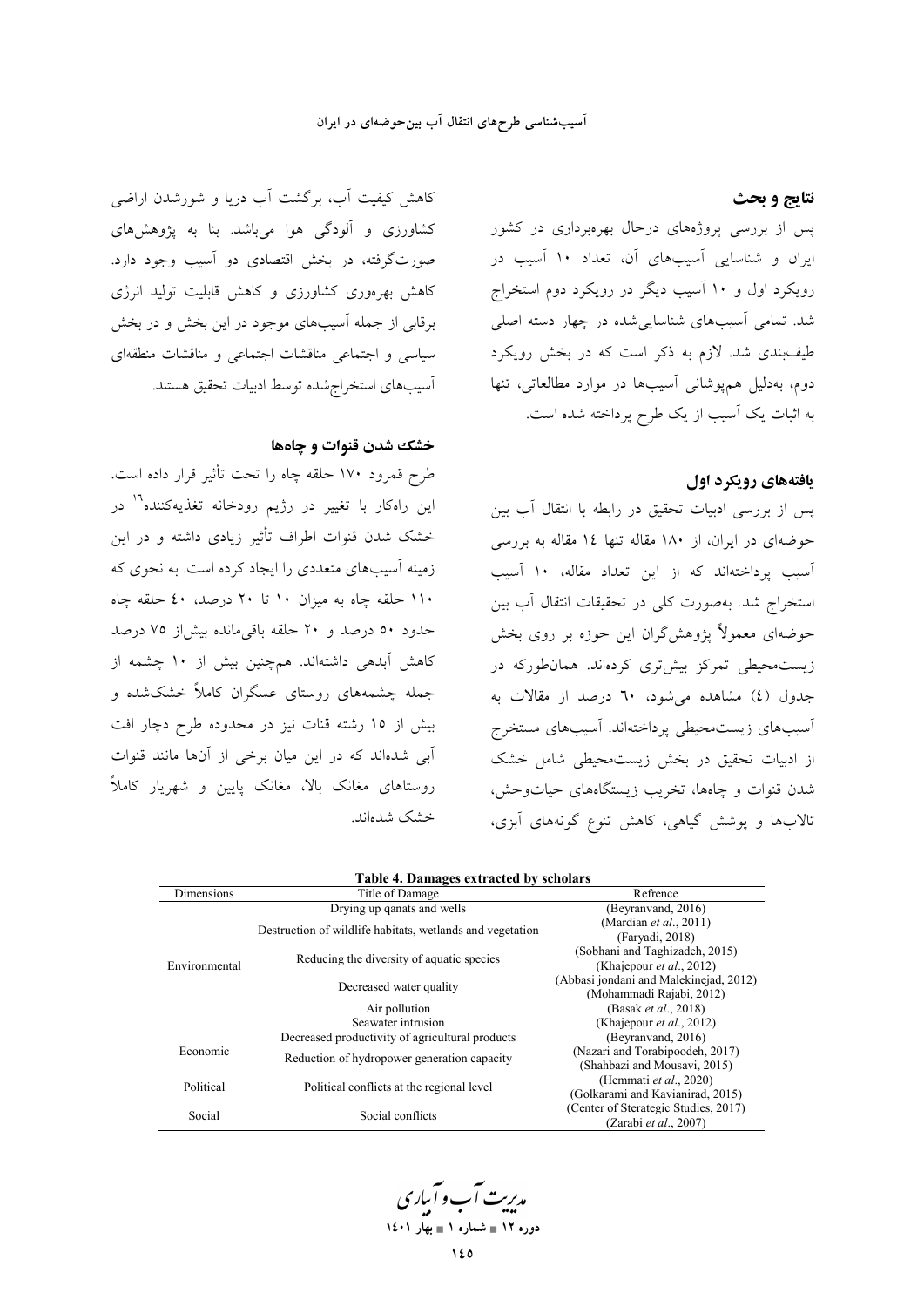# تخریب زیستگاههای حیاتوحش، تالابها و پوشش گیاهی

تخریب زیستگاههای حیاتوحش به عوامل متعددی از جمله کاهش دبی رودخانه، تغییر کاربری اراضی، آلودگی آب، از بینروفتن گونههای مختلف حیوانی و جانوری و مسائلی از این دست ارتباط دارد که انتقال آب بین حوضهای کمال صالح سبب شده تا اکولوژی منطقه تهدید شود. تهدید گونههای گیاهی و جانوری محدودهی سد، کاهش دبی رودخانه در پاییندست و افت سطح آب زیرزمینی آبخوانهای پاییندست سد از آسیبهایی است كه اجراي اين طرح بههمراه داشته است. تخريب زيستگاه دوزیستان و خزندگان نیز یکی دیگر از مواردی است که بهدليل اين انتقال آب بين حوضهاي بهوجود آمده است.

## كاهش تنوّع گونههاي آبزي

عمدهترین دلیل کاهش محسوس در میزان تنوّع گونههای آبزیان حوضه کارون انتقال آب بین حوضهای کوهرنگ ۱ و ۲ است زیرا در انتقال های آب بین حوضهای یکی از محسوس ترین تغییرات کاهش جریان رودخانه در پاییندست است. بهعنوان مثالی دیگر میتوان به طرح انتقال آب بین حوضهای سد کمال صالح به اراک اشاره کرد که بر اثر آن تولیدات اولیه گیاهان آبزی و کنار آبزی و جلبکهای آبزی رودخانه کاهش پیدا کرده و باعث تغییر و برهمزدگی تعادل در اکوسیستم منطقه شده است.

## كاهش كيفيت آب

طبق تحقیقات انجام شده در این زمینه و در انتقال آب بین حوضهای زایندهرود به یزد، کیفیت آب دشت کوهپایه- سگزی که یکی از دشتهای پایانی در رودخانه زایندهرود است، در دوره بعد از انتقال با کاهش محسوسی رو به رو بوده است. این امر منجر به افزایش ٤ درصدی

در بعضی از پارامترهای آنیون و کاتیون، هدایت الکتریکی و TDS شده است که اثرات آن در کاهش بازدهی کشاورزی، کاهش سطح زیرکشت و در نتیجه مهاجرت مردم نمود پيدا كرده است.

برگشت آب دریا و شور شدن اراضی کشاورزی

از آثار انتقال آب (اعم از بین حوضهای مانند کوهرنگ یک و دو و درون حوضهای مانند سدهای موجود بر روی این رودخانه) شور شدن آب شرب خوزستان بهویژه در شهرهای ا<br>بادان و خرمشهر است. در پی این انتقالها حقابه زیستمحیطی رودخانههای پایین دست بهدلیل کمبود آب در بالادست تأمین نشد و آب شور دریا به بهمنشیر و کارون وارد شد و شوری آب شرب آبادان و خرمشهر به چهار دسی زیمنس بر متر رسید. این امر سبب شد که ورود آب دریا در پایین دست کارون مشکلات جدتی برای کشاورزان ایجاد کند و بسیاری از نخلستانها خشک شوند.

## آلودگی هوا

آلودگی هوا یکی از آسیبهای قابل تأمل در رابطه با انتقال آب بين حوضهاى در ايران است. انتقال آب بين حوضهای منجر به کاهش دبی رودخانه و خشک شدن تالابها و رودخانهها شده و آنها را به کانون تولید ریزگرد تبدیل کرده است. بهعنوان مثال بهواسطه انتقال آبهای صورتگرفته از رودخانهی کارون، مانند سدهای کارون، گتوند (درون حوضهای) و انتقالهای کوهرنگ ۱ و ۲ (بین حوضهای)، رطوبت نسبی موجود در خاک که مانع از گرد و غبار می شد با کاهش روبهرو شده و منجر به یخش ریزگرد در منطقه شده است.

كاهش بهرهوري كشاورزي در طرح انتقال آب الیگودرز به قم، یکی از چشمههای

مدبریت آب و آساری دوره ۱۲ ∎ شماره ۱ ∎ بهار ۱٤۰۱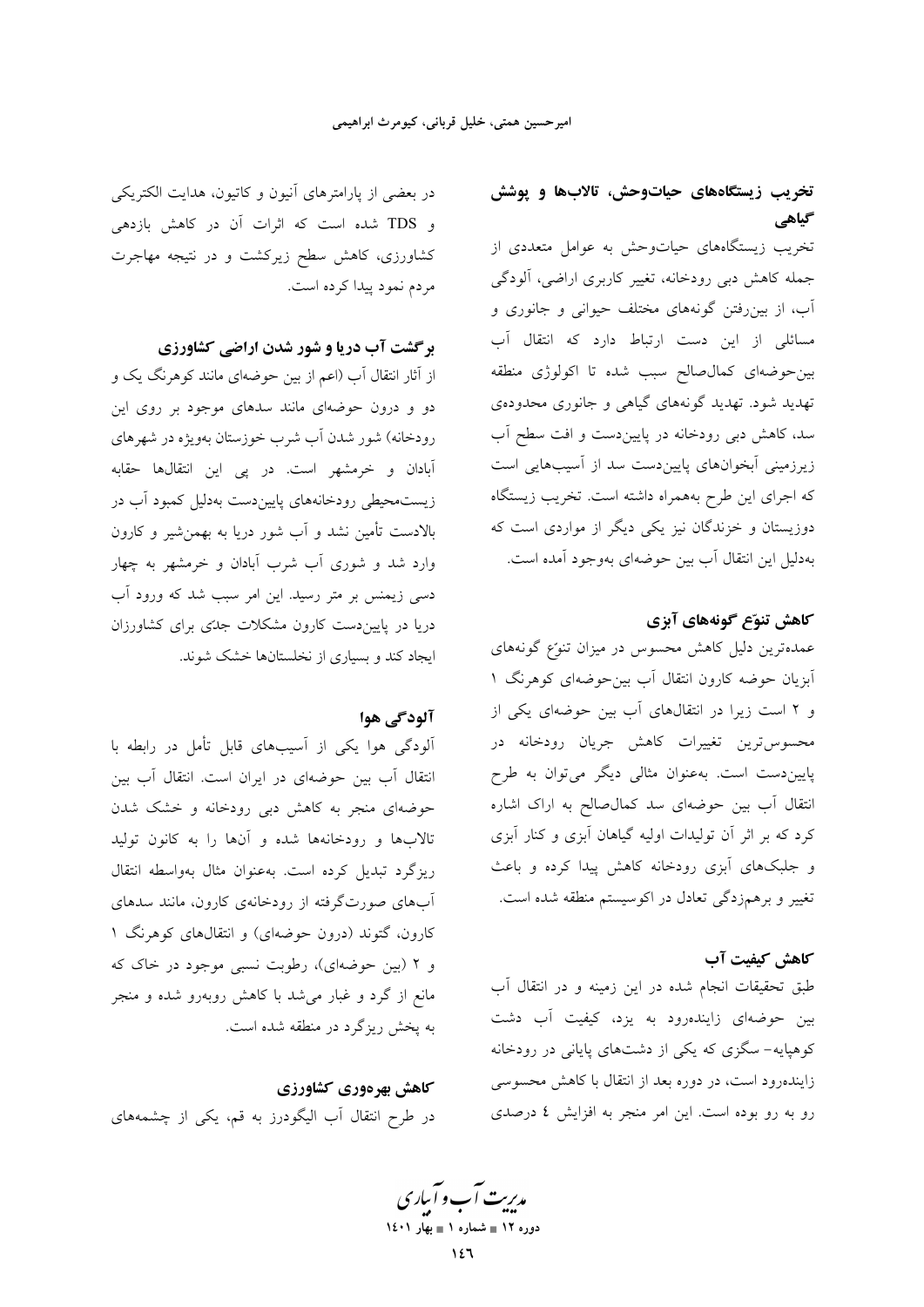همانطور که در بالا توضیح داده شد در هر بخش تعدادی آسیب وجود دارد که بهخودی خود دارای پیامدهایی هستند، اما نکته مهم در این زمینه، ارتباط بین این آسیبها است. به عنوان مثال می توان به مثال شکستن لولههای انتقال آب اصفهان به یزد توسط کشاورزان اشاره کرد. در ظاهر این مسأله یک مسأله اجتماعی است اما در واقعیت بهدلیل نبود آب کافی (زیستمحیطی)، زندگی کشاورزان بهدلیل کاهش درآمد (اقتصادی) تحتالشعاع قرار گرفت. حتى همين مسأله توانست سبب مناقشات بين مسئولان دو استان (سیاسی) و شروعکننده مسائلی دیگر از جنس دىگە ياشد.

#### یافتههای رویکرد دوم

همانطورکه پیش تر بیان شد، در ادبیات تحقیق به تمامی آسیبهای انتقال آب بین حوضهای پرداخته نشده است. از این رو به خروجیهای ادبیات تحقیق در این زمینه بسنده نشد. بهمنظور تکمیل شناسایی آسیبهای انتقال آب بین حوضهای در ایران از تمامی منابع موجود اعم از داخلی و خارجی استفاده و ۱۰ آسیب شناسایی شد. نشست زمین، به خطر افتادن امنیت انسانی، تغییر اهداف انتقال آب، پنداشت حل مشکل با انتقال بین حوضهای، پنداشت وجود منابع آب و برنامهریزی برای آن، بیکاری، حقوق مردم، مهاجرت، خسارت به اماکن تاریخی و فرهنگی و رقابت منفی مصرفکنندگان از جمله آسیبهای مستخرج در رابطه با انتقال آب بین حوضهای هستند. در زیر به اثبات و توضیح هر یک از موارد یرداخته شده است.

## نشست زمین

در سالهای اخیر در کنار انتقال آب بین حوضهای از سد میناب به بندرعباس و چند شهر دیگر، حفر چاههایی تحت عنوان چاههای اضطراری در بستر رودخانه میناب و

روستای عسگران که قبلاً حدود ٤٠٠ هکتار از اراضی را ابیاری میکرده است، در همان ابتدای طرح خشک شد. همچنین علاوه بر آن چشمه، برخی دیگر از منابع آب روستایی و چندین قنات نیز بهطور کامل خشک شدند. از طرفی بیش از ٦٠ حلقه چاه بهطور کامل خشک شداند و ۱۷۱ حلقه چاه در آستانه خشک شدن قرار گرفتند. این موارد باعث کمبود آب و مهاجرت مردم، بهویژه كشاورزان شد. كاهش جمعيت كشاورزان تأثير مستقيمي بر کشاورزی منطقه داشت و منجر به کاهش بهرهوری کشاورزی منطقه شد.

### كاهش توليد انرژي برقابي

طبق پژوهشهای انجامشده، انتقال آب بین حوضهای الیگودرز به قم، بر تولید انرژی برقابی سد رودبار تأثیر منفی داشته است. پیش از اجرای طرح انتقال آب بین حوضهای الیگودرز به قم، مقدار انرژی تولیدی از سد رودبار ٥٥٤/١١١٢ گيگاوات ساعت بوده است. اين در حالی است که با اجرای این طرح، میزان انرژی تولیدی به ۹۹۳/۰۹۹۳ گیگاوات ساعت کاهش پیدا کرده است.

#### مناقشات اجتماعی و سیاسی

طبق مطالب مستخرج از ادبیات تحقیق، انتقال آب بین حوضهای زایندهرود به یزد سبب اعتراض کشاورزان اصفهانی، بهدلیل عدم تحقق حقّابه کشاورزی خود شد که یک مناقشه اجتماعی است. همچنین در سال&ای بعد، این اعتراضات گسترش یافته و کشاورزان اصفهانی اقدام به تخریب خطوط انتقال و ایستگاههای پمپاژ آب مربوطه کردند. این عمل باعث قطعی و جیرهبندی آب در ۱۳ شهر از استان یزد شد. در مقابل، مسئولان استان یزد، استان اصفهان را تهديد به قطع سنگآهن مجتمع ذوبآهن اصفهان کردند.

مد*ریت آ*ب و آباری دوره ۱۲ ∎ شماره ۱ ∎ بهار ۱٤۰۱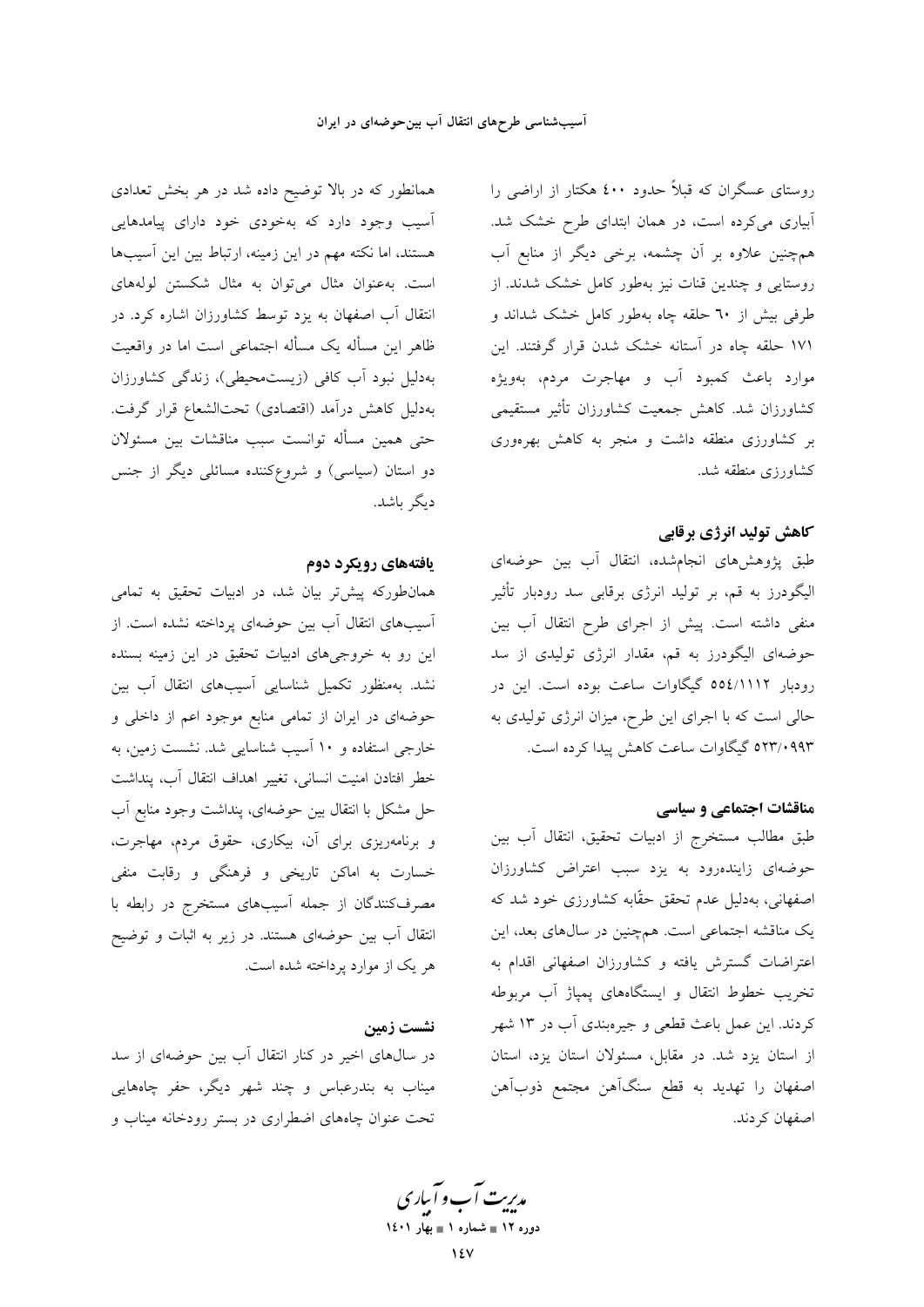با هدف تأمین نیاز آب شرب بندرعباس و بندر خمیر موجب افت شدید سطح آب زیرزمینی شده است. انتقال اَب بین حوضهای در این حوضه باعث ایجاد محدودیتهایی از قبیل عدم بارگذاری جدید فعّالیتهای اّبی در بالادست و عدم استفاده مردم مبدأ از آب انتقالی شده است. درنتیجه، مردم در مبدأ، بهدلیل عدم استفاده از اّب سطحی، از اّب زیرزمینی استفاده کردهاند که این امر سبب افت آبهای زیرزمینی شده است. این کاهش ذخیره اَب اَبخوانها سبب افزایش درصد شوری اَب در دشت میناب و همچنین فرونشست زمین در مناطق مختلف این شهرستان شده است (Minab news, 2017).

#### به خطر افتادن امنیت انسانی

تاکنون تعریف دقیقی از امنیت ارائه نشده است ولی می-توان گفت امنیت به معنای نبود تهدید و خطر است. همچنین می توان امنیت را رهایی از تردید و اضطراب و داشتن اعتماد و اطمینان موجّه و مستند دانست. با توجه به گستردگی معنای امنیت، آن را به چندین بخش تقسیم کردهاند. بهطوریکه امنیت سیاسی، امنیت اقتصادی، امنیت زيست محيطي، امنيت نظامي ازجمله انواع امنيت هستند. در این بین، طی سالیان اخیر، مفهوم جدیدی از امنیت به نام امنیت انسانی مطرح شده است. امنیت انسانی «به معنای اول، ایمنی و سلامت از تهدیدات مزمن و دیرینهای چون گرسنگی، بیماری و سرکوب است و دوم، به معنای در امان بودن از برهمخوردن الگوهای روزمره زندگی چه در سطح در خانه، محل کار و یا جامعه است (Firouzabadi, 2008). در این بین راهکارهای صورت گرفته برای حل هر یک از مشکلات در رابطه با هرکدام از موارد مطرح شده، می توانند یکدیگر را تحت تأثیر قرار دهند و حتى تأثير منفى بر يكديگر داشته باشند. به عنوان مثال اقدامات انجام گرفته در مسائل آبی همراه با

عدم درک صحیح انسان نسبت به سامانههای آبی، میتواند مسائل گوناگونی در زمینههای مختلف ازجمله امنیتی را بهوجود آورد که می توان انتقال آب بین حوضهای را یکی از این موارد خواند. در کشور ایران، بهدلیل انتقالهای آب بین حوضهای زیادی که صورت گرفته است می توان مصادیقی از عدم رعایت امنیت انسانی را متذکّر شد. بهعنوان نمونه انتقال أب بين حوضهاى زايندهرود به يزد سبب شده است تا کشاورزان اصفهانی دست به اعتراض و تظاهرات بزنند که نمونهای از اعتراض به ضایع شدن امنیت اجتماعی است. این اعتراضات بهدلیل کاهش درآمد کشاورزان که مصداق ضایعشدن امنیت اقتصادی و تنش اًبی در منطقه که مصداق ضایع شدن امنیت زیستمحیطی است، صورت گرفته است. بنابراین می توان گفت که یکی از تغییراتی که انتقال آب بین-حوضهای میتواند در حوضه ايجاد كند به خطر انداختن امنيت انساني است.

## تغيير اهداف انتقال آب

یکی از آسیبهایی که در رابطه با انتقال آب بینحوضهای در ایران وجود دارد تغییر اهداف انتقال آب است. منظور از تغییر اهداف انتقال آب این است که یک انتقال آب با هدف مشخصی به بهرهبرداری میرسد، اما با مرور زمان اهداف دیگری نیز به آن اضافه میشود که میتوان گفت که این اهداف به اجبار و فشار به اهداف انتقال اضافه شده است. اضافهشدن اهداف ديگر مي تواند بهصورت اضافهشدن يک کاربری جدید و هم بهصورت اضافهشدن یک ذینفع جدید بهوجود آيد. بهعنوان.ثال در بخش مطالعات سد كمال صالح، تنها تأمین آب شرب و صنعت بهعنوان اهداف سد در نظرگرفته شده بود، اما به مرور زمان تأمین آب کشاورزی نیز به اهداف آن افزوده شد (Irna News, 2018b). حال سؤال اصلی این است که اضافهشدن یک هدف جدید چه تأثیر منفی خواهد گذاشت؟ از اثرات منفی این آسیب می توان به

مدبریت آب و آبیاری دوره ۱۲ ∎ شماره ۱ ∎ بهار ۱٤۰۱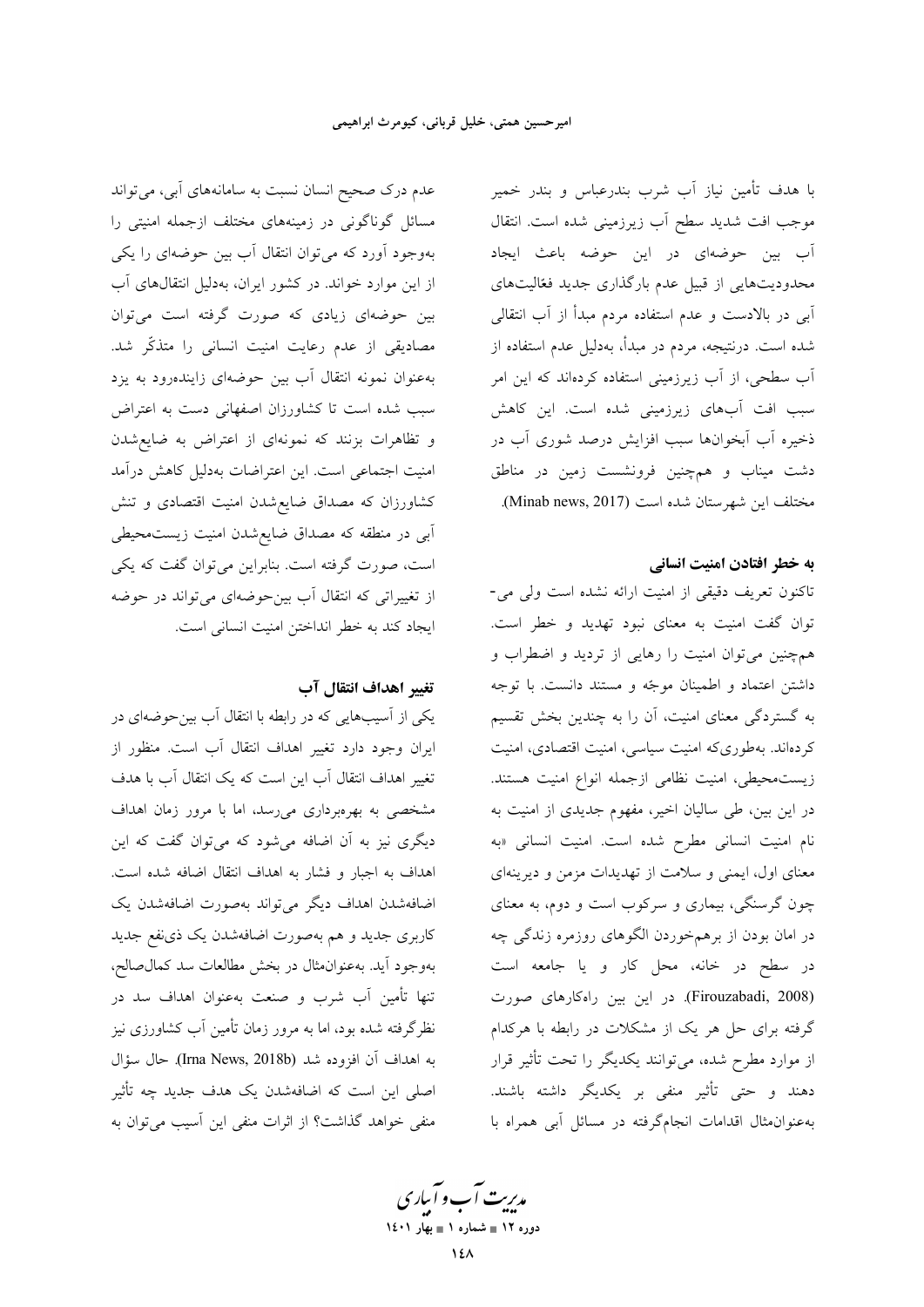تغییر کاربری اراضی در جهت منفی، عدم آبرسانی قطعی برای هدف جدید و تأثیر منفی بر اهداف دیگر اشاره کرد.

## پنداشت حل مشکل با انتقال بین حوضهای

در زمینههای مختلف بهویژه در بخش آب، مطّلعین کلیدی با تفکر اینکه در مسائل آبی میتوان با راهحلهای خطّی مشکل را برطرف نمود دست به حل مسأله میزنند، در صورتی که مسائل آبی در بسیاری از موارد بهدلیل پیچیدگی حل نشده و صرفاً به تعویق میافتد. در رابطه با این موضوع، بهترین مثال انتقال آب حوضهآبریز زایندهرود است. در سال ۱۳۳۲ بهدلیل مسأله کمبود آب در استان اصفهان، انتقال آب بین حوضهای تونل اول کوهرنگ احداث شد و به بهرهبرداری رسید. در آن زمان فرض بر آن بود که با انتقال آب میتوان مشکل کمبود آب زایندهرود را حل کرد. پس از گذشت ۳۳ سال بهدلیل کمبود آب بار دیگر موضوع انتقال آب مطرح شد و در سال ۱۳٦٥ تونل دوم کوهرنگ به بهرهبرداری رسید. از سال ۱۳۶۵ تاکنون چند طرح انتقال آب بین حوضهای دیگر مطرح شده یا در دست اجراست تا مشکل کمآبی استان اصفهان را حل کند. انتقال آبهای بین حوضهای بهظاهر در آن بازه مشکل را حل کرد و پس از هر انتقال سبب ایجاد پنداشتی شد که مشکل حل شده است، درحالیٍکه مشکل هنوز وجود داشت و صرفاً مانند یک داروی مسکن زمان رسیدن به درد و مشکل اصلی را به تعویق میانداخت. همچنین این رویکرد و تفکّر نسبت به حل مشکل کمبود آب سبب شد تا راهحلٌ دیگری غیر از انتقال آب انجام نگیرد و برنامهریزی صحیحی در این زمینه صورت نيذير د.

## پنداشت وجود منابع آب و برنامه ریزی برای آن

طرحهای انتقال آب اجرا شده در ایران، اغلب بهدلیل مشکل کمبود آب عملیاتی شده است. آسیبی که باز در دل

این مسأله وجود دارد، موضوع پنداشت در رابطه با مقدار آب انتقالی به مقصد است، به عبارت دیگر مقدار آبی که انتقال پیدا می کند به چشم آب اضافی دیده می شود و برای آن برنامهریزیهای متعددی صورت می گیرد، اما پس از مدتی بهدلیل توسعه، بار دیگر منطقه با مشکل کمبود آب مواجه می شود. به عنوان مثال استان اصفهان با وجود طرحهای انتقال آب متعدد اجرا شده، هنوز با مشکل کمبود آب مواجه است. یکی از عواملی که سبب بروز این مشکل شده است، بارگذاریهای بیش از اندازه پس از هر انتقال آب است. در سال ۱۳۸۸ مقدار مصرف آب برای صنایع ۱۸۸ میلیون مترمکعب در سال بود. این در حالی است که طبق افق ۱٤١٠ اين رقم به ٤٧١ ميليون مترمکعب می رسد. با وجود آنکه مقدار آورد سالیانه منابع آب زایندهرود در دوران خشکسالی به ۷۰۰ میلیون مترمکعب در سال کاهش مییابد و میزان واقعی آب قابل انتقال از .<br>تونا ها در حالت خوش بینانه ۳۰۰ میلیون مترمکعب خواهد بود، توسعه مبتنی بر آب در اصفهان می تواند نقش تعیین کنندهای در خشکی زایندهرود و اصفهان داشته باشد (Mirzaei & Mehrab, 2014).

### بیکاری

انتقال آب بین حوضهای در درازمدتت می تواند سبب از بین رفتن فرصتهای شغلی در مبدأ و افزایش بیکاری شود. زیرا همانگونه که در موارد قبل توضیح داده شد، انتقال آب بین حوضهای می تواند منجر به کمبود آب در مبدأ شده و شغل-های وابسته به آب را تحت تأثیر قرار دهد. بهعنوان مثال، طبق آمار ۳۵۰ خانواده کشاورز در شهرستان اصفهان که جمعيتي حدود يک ميليون نفر را تشکيل مي دهند وجود دارد که تنها راه امرار معاش آنها کشاورزی است. بهدلیل خشکسالی و انتقال آب بین حوضهای زایندهرود به یزد در برخی از سالها بهدلیل کمبود آب در منطقه، آبی به

مدبریت آب و آباری دوره ۱۲ ∎ شماره ۱ ∎ بهار ۱٤۰۱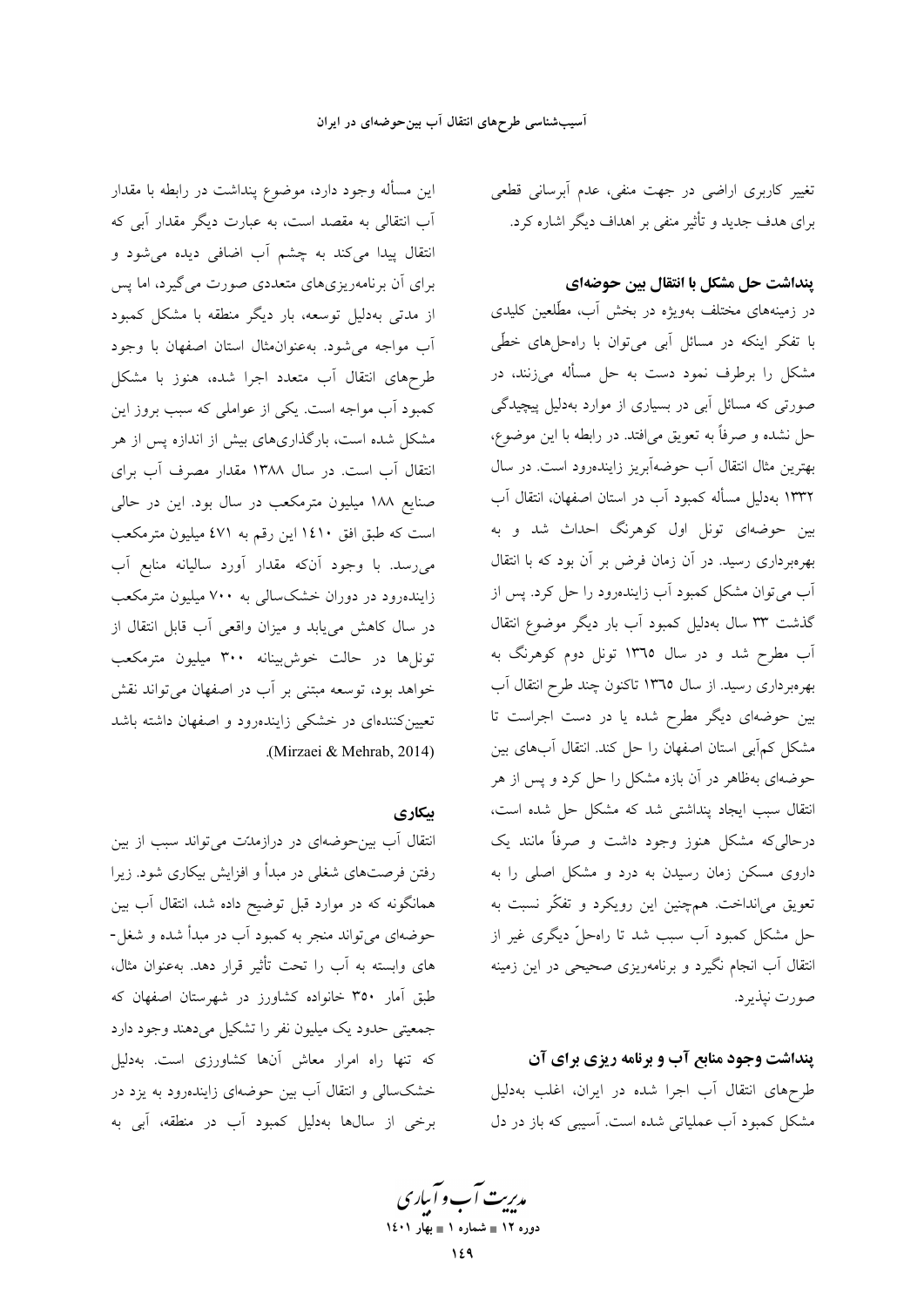کشاورزان اصفهانی تعلّق نگرفته و این امر موجب بیکاری آنها شده است (Emami, 2017).

## حقوق مردم

طبق منشور حقوق شهروندی به خطر افتادن امنیت و آرامش فردی و اجتماعی، کار و اشتغال و حق برخورداری از محیطزیست سالم مسائلی هستند که در صورت نادیده گرفتن هریک از آنها، حقوق مردم ضایع می شود. ضایع شدن حقوق مردم یکی از آسیبهای انتقال آب بین حوضهای در ایران است زیرا این طرحها توانسته است در بلندمدت حقوق مردم را تحتالشّعاع قرار دهد. بهعنوان مثال انتقال آب چشمهلنگان به زایندهرود سبب بروز مشکلات عدیدهای در محیطزیست و خسارت به مردم شده است و ۱۳۵۰ هکتار از اراضی کشاورزی را با احداث تونل دچار کم آبی کرده است (کار و اشتغال) (Imna news, 2018). به عنوان مثال<sub>ی</sub> دیگر، با اینکه رودخانه كارون ارتباط ٢٠٠ كيلومترى با شهرستان ايذه دارد اما مردم این شهرستان اجازه برداشت آب از کارون را برای کشاورزی نداشته و گاهاً از قطعی ۱۵ ساعته آب شرب رنج می برند. این درحالی است که استان اصفهان در غالب دو الی سه طرح انتقال، از آب کارون برای مصارف مختلف برداشت میکند (Shabestan news, 2018). تمامی این موارد نشاندهنده ضایع شدن حق طبیعی گروهی از مردم بهدلیل انتقال آب بین حوضهای است.

## مهاجرت

مهاجرت به عوامل اقتصادي (درآمد، اشتغال)، عوامل جمعیتی (سن، جنس، وضع تأهل) و عوامل مربوط به شیوه زندگی، سطح تحصیلی، خدمات ترابری و ارتباطات و خدمات اجتماعي مرتبط است (Hierro, 2013). همانطور كه بیان شد انتقال آب بین حوضهای در مبدأ سبب ایجاد

آسیبهای گوناگونی در زمینههای مختلف مانند محیط زیستی شده است که نتیجه این آسیبها منجر به پدیده مهاجرت مى شود. به عنوان مثال انتقال آب قمرود منجر به خشک شدن چشمه و چاههای ۱۲ روستا از شهرستان اليگودرز و تأثير منفي در شرايط معيشتي مردم شده است. این تغییرات سبب شده است تا مردم روستاهای منطقه مهاجرت كنند (Beyranvand, 2016). از پيامدهاي مهاجرت میتوان به حاشیهنشینی شهری و افزایش جمعیت در مقصد بهدلیل انتقال آب بین حوضهای اشاره کرد.

## خسارت به اماکن تاریخی و فرهنگی

یکی از آسیبهایی که میتوان در اثر اجرای طرحهای انتقال آب بین حوضهای در ایران مشاهده کرد تخریب اماکن تاریخی بر اثر انتقال آب بین حوضهای است. غالباً اَب از منبع توسط سد، ایستگاه پمپاژ و خطوط انتقال به مقصد منتقل میشود. هرکدام اجزاء فنی مذکور که با هدف انتقال أب بين حوضهاي ساخته شدهاند، مي توانند آسیبی داشته باشند. بهعنوان مثال بر اثر احداث سد برای انتقال آب بین حوضهای، برخی از روستاها و شهرها تخليه شده و بهدليل بالاأمدن أب درياچه سد تخريب میشوند. در احداث سد تالوار واقع در شهرستان بیجارکه برای تأمین آب همدان ساخته شد، ۱۸ تپه و آثار باستانی با قدمت ۷۵۰۰ سال زیر آب رفت و تخریب شد .(Bashoki, 2015)

## رقابت منفي مصرف كنندگان

زمانی که اعلام می شود انتقال آب بین حوضهای با اهداف توسعه کشاورزی صورت خواهد گرفت، علاوه بر کشاورزان، افرادی که شغلی به غیر از کشاورزی دارند هم برای بهرهبردن از آب انتقال یافته اقدام به ایجاد و افزایش سطح زیرکشت میکنند. این امر سبب می شود که رقابت

مدبریت آب و آباری ۔<br>دورہ ۱۲ ∎ شمارہ ۱ ∎ بھار ۱٤۰۱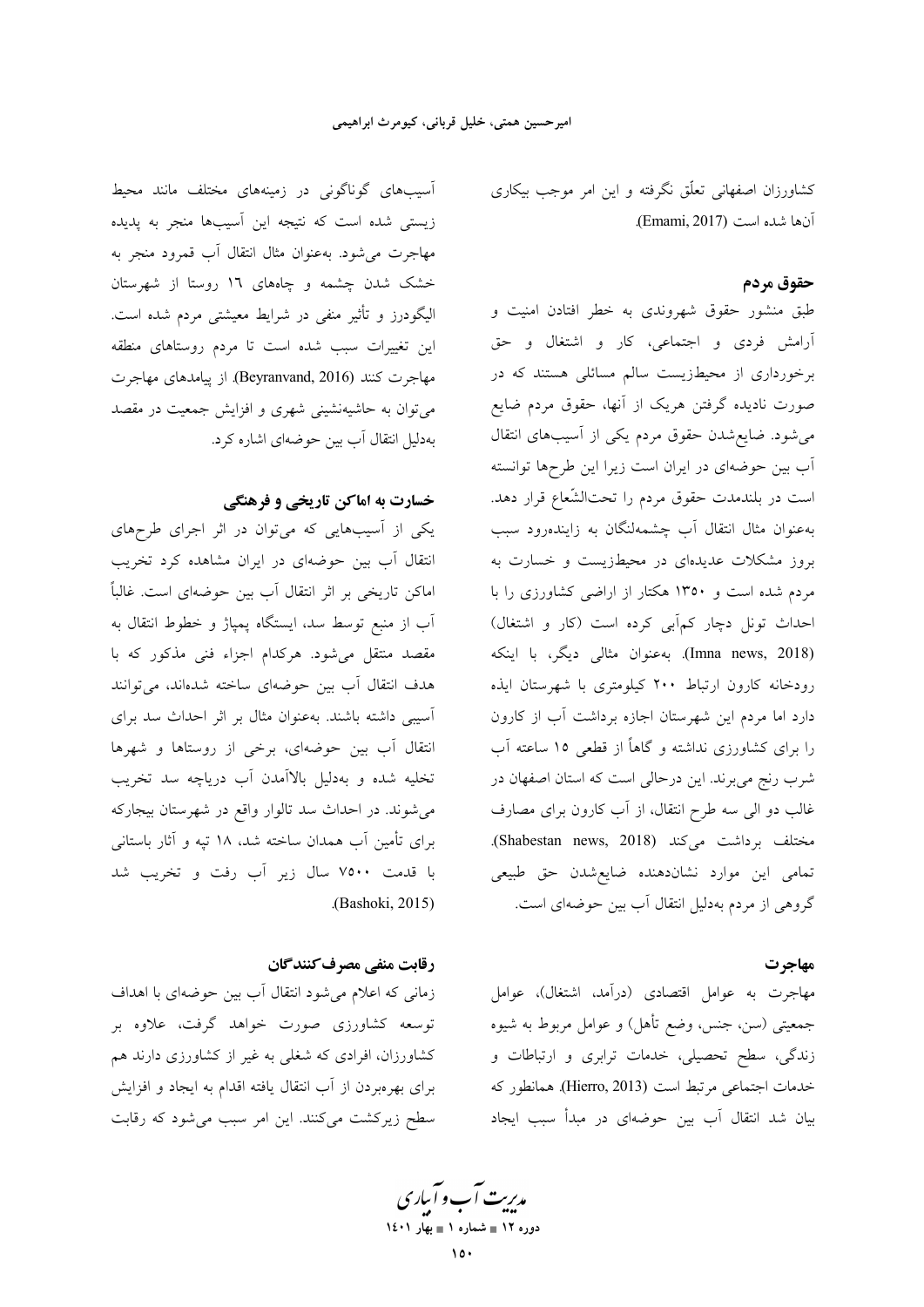آسیبهای ناشی از اجرای طرحهای انتقال آب بین حوضهای در مبدأ و مقصد با روش توصیفی– تحلیلی پرداخته شد. در نهایت ۲۰ آسیب برای انتقال آب بین حوضهای در ایران شناسایی شد که این طیفبندی بهصورت خلاصه در جدول (٥) ارائه شده است.

با توجه به آسیبهای مستخرج انتقال آب بین حوضهای در ایران مشاهده میشود که تمرکز اصلی ادبیات تحقیق بر روی بهینهسازی شرایط موجود در حوضههایی که انتقال گرفته است، میباشد. این در حالی است که در بحث آسیبشناسی این پروژهها تنها ۱۰ آسیب در ادبیات تحقیق وجود داشت و این مسأله خود نشاندهنده ناقص بودن بخش ادبیات تحقیق در بخش آسیبهای انتقال آب بین حوضهای است. به همین منظور بهتر است که در مدیریت یک انتقال آب بین حوضهای علاوه بر بحث بهینهسازی به ریشهیابی مسائل نیز پرداخته شود زیرا یکی از ارکان اصلی مدر بت، شناخت مسأله است.

با بررسی ادبیات تحقیق بین المللی نیز انتقال آب بین حوضهای مقالات به دو دسته تقسیم بندی شدند. دسته اول Kefayati et 1 (2020) Sinha et al. يژوهش هايبي مانند .al (2018) که تمرکز آنها بر ارائه یک چارچوب بهمنظور ارزیابی انتقال آب بین حوضهای است. در این دسته از پژوهشهایی در رابطه با آسیبها و آسیبشناسی صحبتی به میان نیامده است.

شدیدی میان ذیمدخلان برای بارگذاری بسیار زیاد (حتی درمواردی بیش از مقدار آب انتقالی) در مقصد صورت گیرد. به عنوان مثال هنگامی که پنداشت حل مشکل آب منطقه توسط انتقال وجود داشت، استان اصفهان با گسترش کشاورزی مواجه شد. انتقال آب بین حوضهای کوهرنگ ۱ اجرا شد امّا همزمان با کوهرنگ یک، طرحهای کشاورزی و صنایع کلید خورد، بدان معنا که پیش از آنکه کوهرنگ یک به اتمام برسد؛ این طرحها شروع شدند. با اجرای این طرحها نهتنها مشکل شرب و کشاورزی حل نشد بلکه بهدلیل بارگذاری جدید کنترل نشده مشکلات بیش تر شد. با احداث تونل کوهرنگ دو، صنایع در اصفهان مستقر شدند. هماکنون که کوهرنگ سه در حال اجراست، بهاندازهای بارگذاری جدید در بخش صنایع و کشاورزی انجامشده است که این طرح نیز پاسخگوی این توسعه نخواهد بود (Irna News, 2018a).

## نتيجه گيري

انتقال آب بین حوضهای امروزه بهعنوان راهکار اصلی در مسائل ابی به کار گرفته می شود امّا در کنار تمامی مزایایی که این راهکار دارد، این راهکار سبب بروز مشکلاتی در ابعاد گوناگون نیز میشود. بهدلیل افزایش تنشهای بین منطقهای ناشی از انتقال آب بین حوضهای در ایران و اهمیت این راهکار در این کشور، در این یژوهش به شناسایی و معرفی

|                                               | P <sub>2</sub>                                     |                                                                            |                                                                 |
|-----------------------------------------------|----------------------------------------------------|----------------------------------------------------------------------------|-----------------------------------------------------------------|
| Social                                        | Economic                                           | Political                                                                  | Environmental                                                   |
| Unemployment                                  | Decreased productivity of<br>agricultural products | Endangering human security                                                 | Drying up qanats and wells                                      |
| Social conflicts                              | Reduction of hydropower<br>generation capacity     | Political conflicts at the regional level                                  | Destruction of wildlife<br>habitats, wetlands and<br>vegetation |
| Negative competition of water<br>stakeholders |                                                    | Changing water transfer goals                                              | Reducing the diversity of<br>aquatic species                    |
| People's rights                               |                                                    | The imagination of problem-solving<br>among stakeholders                   | Decreased water quality                                         |
| Migration                                     |                                                    | The imagination of the existence of<br>water resources and planning for it | Subsidence                                                      |
| Damage to historical and cultural<br>sites    |                                                    |                                                                            | Seawater intrusion                                              |
|                                               |                                                    |                                                                            | Air pollution                                                   |

| Table 5. Proposed pathology framework of inter-basin water transfer projects in Iran |
|--------------------------------------------------------------------------------------|
|--------------------------------------------------------------------------------------|

مدریت آب و آبیاری دوره ۱۲ ∎ شماره ۱ ∎ بهار ۱٤۰۱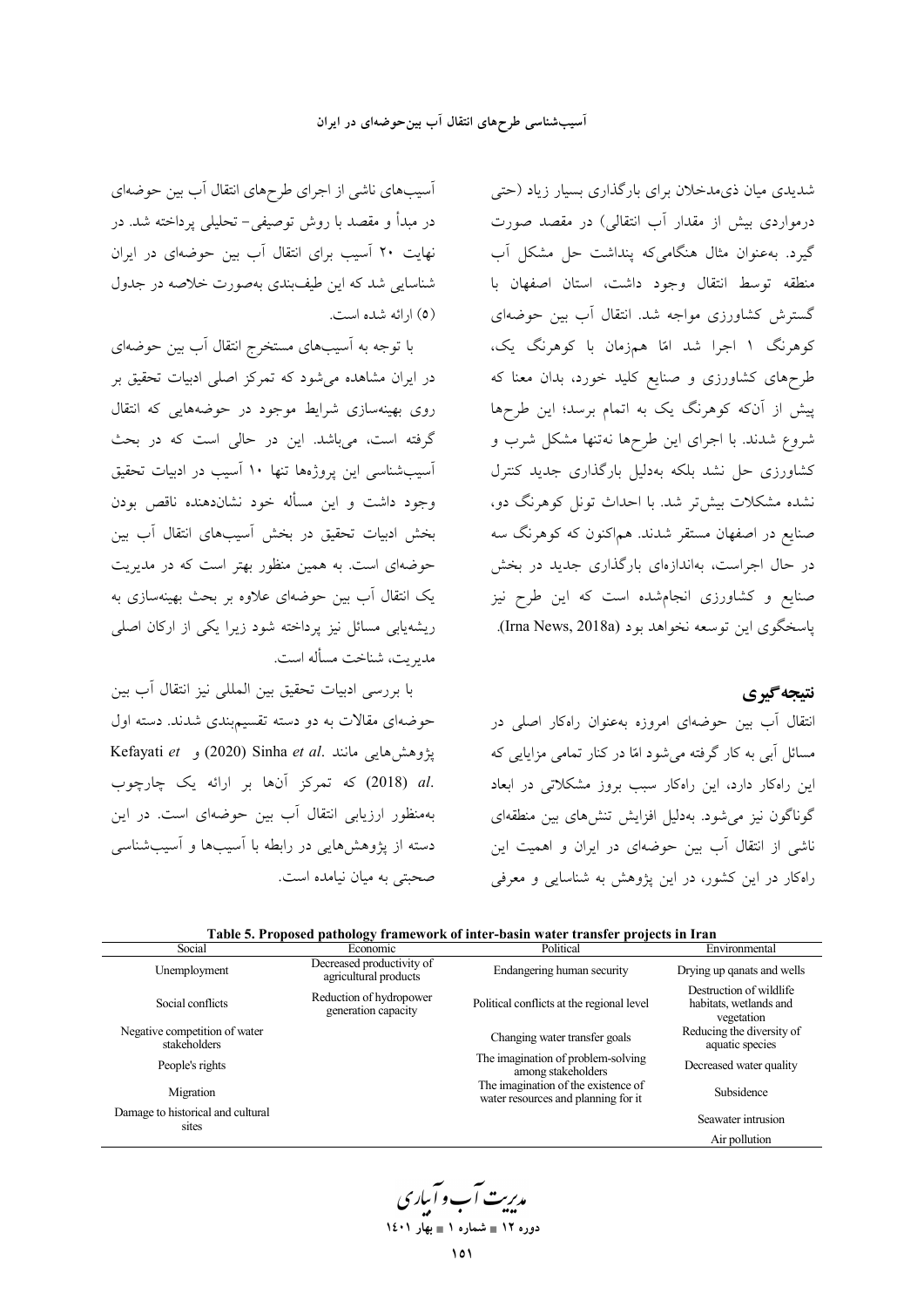دسته دوم پژوهشهایی در این حوزه نیز مانند به بررسی (1992) و Eslamian *et al.* ) به بررسی تنها یک بعد مانند زیستمحیطی و یا یکی از آسیبهای موجود در این ابعاد پرداخته شده است. این در حالی است که مهمترین نکته در این حوزه وجود یک دیدگاه جامع و یکپارچه به این موضوع است که تمامی ابعاد را درنظر بگیرد زیرا این ابعاد بر یکدیگر تأثیر میگذارند و از يكديگر تأثير ميپذيرند.

از نتایج دیگر این پژوهش میتوان به موارد زیر اشاره کر د:

- با توجه به ۲۰ آسیب مستخرج انتقال آب بین حوضهای در ایران می توان استنتاج نمود که نمود آسیبها در ابعاد زمانی متفاوتی رخ می<mark>دهد. به عبارت دیگر</mark> آسیبها در بعد زمان میتوانند هم در کوتاهمدت و هم در بلندمدت رخ دهند. درنتیجه ضروری است تا بررسی آسیبهای انتقال آب بین حوضهای تنها در مرحله مطالعات محدود نشود و در طول زمان بهره برداری از طرحها نیز بررسی شوند. همچنین مقیاس مکانی آسیبها محدود به مبدأ و مقصد نبوده و این طرح فراتر از مقیاس حوضه مبدأ و مقصد اثرگذاری دارد. در نتیجه باید سطح آسيبها شناسايي شود.

– آسیبهای انتقال آب بین حوضهای را می توان در چهار بعد اجتماعی، اقتصادی، سیاسی و زیستمحیطی قرار داد، درنتیجه برای ایجاد معیاری برای انتقال بین حوضهای ضروری است تا از تمامی متخصصین در حوزههای مختلف استفاده شده و تنها به متخصصین آب بسنده نشود.

- در بررسی و ایجاد معیار برای انتقال آب بین حوضهای در ایران باید فاکتور توسعه در مبدأ (که شامل افزایش جمعیت، اشتغالزایی و سایر موارد مرتبط می شود) نیز لحاظ شود زیرا عموماً در توجیه طرحهای

انتقال آب بين حوضهاي، از آب انتقالي به عنوان آب مازادی یاد می شود که به مبدأ آسیبی نمی زند.

– همچنین بهدلیل پویایی سامانههای آب<sub>ی</sub> این مشکلات جدید میتواند تنها محدود به طرحهای جدید نباشد و همچنین طرحهایی که در گذشته نیز اجرا شدهاند را با مشکلات جدیدی مواجه کنند. به این دلیل بار دیگر اهمیت این موضوع که برای اتّخاذ یک سیاست درست باید تمامی جنبههای یک مسأله، اعم از اجتماعی، اقتصادی، سیاسی و زیست.حیطی با هم و در کنار هم مورد ارزیابی قرار گیرند، پررنگتر میشود.

– بەدلیل ارتباط نزدیک بین آسیبھا نمیتوان یک اولویتبندی در رابطه با آنها انجام داد زیرا ریشه اکثر مشکلات مشترک است. بهعنوان مثال با اینکه تمامی پروژهها دارای آسیب مناقشههای اجتماعی هستند امّا خود این مناقشهها ریشه در مسائل محیطزیستی و اقتصادی دارند. بنابراین در مطالعه طرحهای انتقال آب بین حوضه-ای با تمامی مزایا و محدودیتهایی که دارند ضروری است که یک مطالعه جامع پیش از اجرای طرح انجام شود. با این وجود باید توجه داشت که بهجای تأمین آب صرفاً از طریق انتقال آب بین حوضهای در کوتاهمدت، پیوسته سعی شود که اهداف بلندمدت در اولویت و روشهای جایگزین مانند تغییر الگوی مصرف در کنار انتقال آب بین حوضهای نیز بهکار بسته شود.

## تشکر و قدردانی

بدین وسیله از دانشگاه تهران، دانشگاه گرگان، شرکت آب منطقهای استان تهران، شرکت آب منطقهای استان مرکزی-اراک و سازمان منابع طبیعی و آبخیزداری استان البرز بهدلیل تأمین امکانات و اطلاعات مورد نیاز جهت انجام این پژوهش و تهیه مقالات مربوطه، تشکر و قدردانی مے گر دد.

مدیریت آب و آباری دوره ۱۲ ∎ شماره ۱ ∎ بهار ۱٤۰۱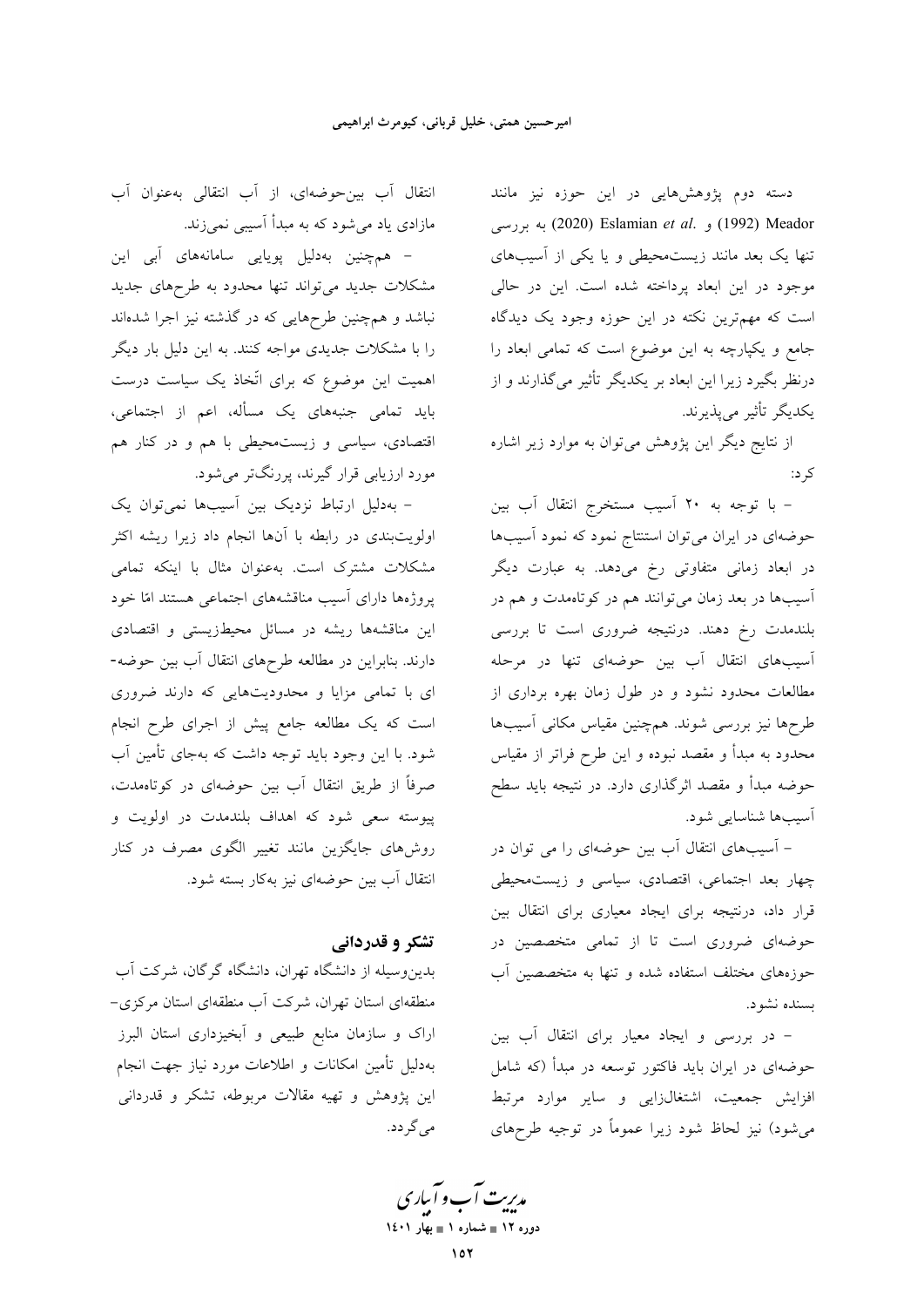- Bashoki, M. (2015). *Talvar dam; in the name of Bijar and to the taste of others*. Retrieved from https://www.isna.ir/ (Last access 28 Dec. 2021).
- Beyranvand, F. (2016). *aligodarz is a victim of the qomrud project*. Retrieved from https://www.tasnimnews.com/ (Last access 28 Dec. 2021).
- Bhattarai, M., Pant, D., & Molden, D. (2005). Socioeconomics and hydrological impacts of melamchi intersectoral and interbasin water transfer project, Nepal. *Water Policy*, 7(2), 163–180. https://iwaponline.com/wp/article/7/2/163/9359/So cioeconomics-and-hydrological-impacts-of
- Bozorg-haddad, O., & Abutalebi, M. (2020). Assessment of potential of intraregional conflicts by developing a transferability index for inter-basin water transfers, and their impacts on the water resources. *Environmental Monitoring and Assessment*. 192(1),40.
- Davoodi Dehaghani, E., & Ameri, M. (2019). Social and security consequences of inter-basin water transfer (Case study: Beheshtabad Chaharmahal and Bakhtiari to Zayandehrud of Isfahan). *Journal of Disciplinary Geography*, 7(25) (In persian).
- Emami, P. (2017). *East Isfahan farmers are the most damaged by water scarcity*. Retrieved from https://isfahan.iribnews.ir/ (Last access 28 Dec. 2021).
- Eslamian, S., Hernández, M., Rico, A. M., & Morote, A. F. (2020). Interbasin water transfer conflicts. The case of the Tagus-Segura Aqueduct (Spain). *International Journal of Hydrology Science and Technology*, 10(4), 364. https://doi.org/10.1504/IJHST.2020.10029521
- Faryadi, M. (2018). Inter-basin water transfer: Fundamentals and legal challenges. *Public Law Research*, 20(61), 115–142 (In Persian).
- Fazlollahi, H., Ebrahimi, K., & Fatahi nafchi, R. (2019). Effect of Inter basin Water Transfer on the Economic Value of Agricultural Water Resources (Case Study: Arak Plain). *Iranian Journal of Irrigation and Drainage*, 13(5) (In Persian).
- Firouzabadi, J. (2008). Human security. *Strategic Studies Quarterly*. (11), 3 (In Persian).
- Foltz, R. (2002). Iran's Water Crisis: Cultural, Political, and Ethical Dimensions. *Journal of Agricultural and Environmental Ethics*, 15, 357- 380. https://doi.org/10.1023/A:1021268621490
- Imna news. (2018). *Four years old bone Cheshmeh Langan tunnel in the sores of farms*. Retrieved from https://www.imna.ir/ (Last access 28 Dec. 2021).

1. Complex

- 2. Tagus-Segura
- 3. Water stress
- 4. Damage
- 5. Pathology
- 6. Marina Baixa 7. Melamchi
- 8. Neva
- 9. Scopus
- 10. Springer
- 11. ProQuest
- 12. Unstructured interview
- ۱۳. بهدلیل تعهد انجام شده و رعایت امانتداری از ارائه نام و اطلاعات شخصی مصاحبهشوندگان خودداری شده است. 14. Brain Storm 15. Triangulation ۱٦. در رودخانه تغذیهکننده، أب رودخانه در بستر فرو <sub>می</sub>رود و در نتیجه، رودخانه بستر خود را تغذیه میکند ما در رودخانه تغذیهشونده، رودخانه در طول خود با ورود آب از حاشیهها و بستر خود مواجه شده و مقدار جريان آن افزايش پيدا م<sub>ي</sub>كند (Quan *et al.*, 2016).

تعارض مناف*ع* هيچگونه تعارض منافع توسط نويسندگان وجود ندارد.

#### **منابع**

- Abbasi jondani, S., & Malekinejad, H. (2012). The Effects of Water Transfer on Groundwater Quality of Segazi Plain of Isfahan. In: Proceeding of *National Conference on Inter-Basin Water Transport (Challenges and Opportunities)*. Shahrekord, Iran (In Persian).
- Anderson, J. E. (2014). *Public policymaking. Cengage Learning*.
- Shabestan news. (2018). *Bad management and economic corruption cause serious damage to the country / Inter-basin water transfer is outdated*. Retrieved from http://shabestan.ir/ (Last access 28 Dec. 2021).
- Basak, A., Arabi Moghaddam, H., Hejazi zadeh, Z., & Tolabi nejad, M. (2018). Effects of water transfer projects of Karun tributaries on the creation or intensification of dus in Khuzestan using GIS & RS. *Geography*, 16(56), 21-35. (In Persian).

م*ەربت آ*ب و آبارى **1401  1 - 12 -**

**پینوشتها**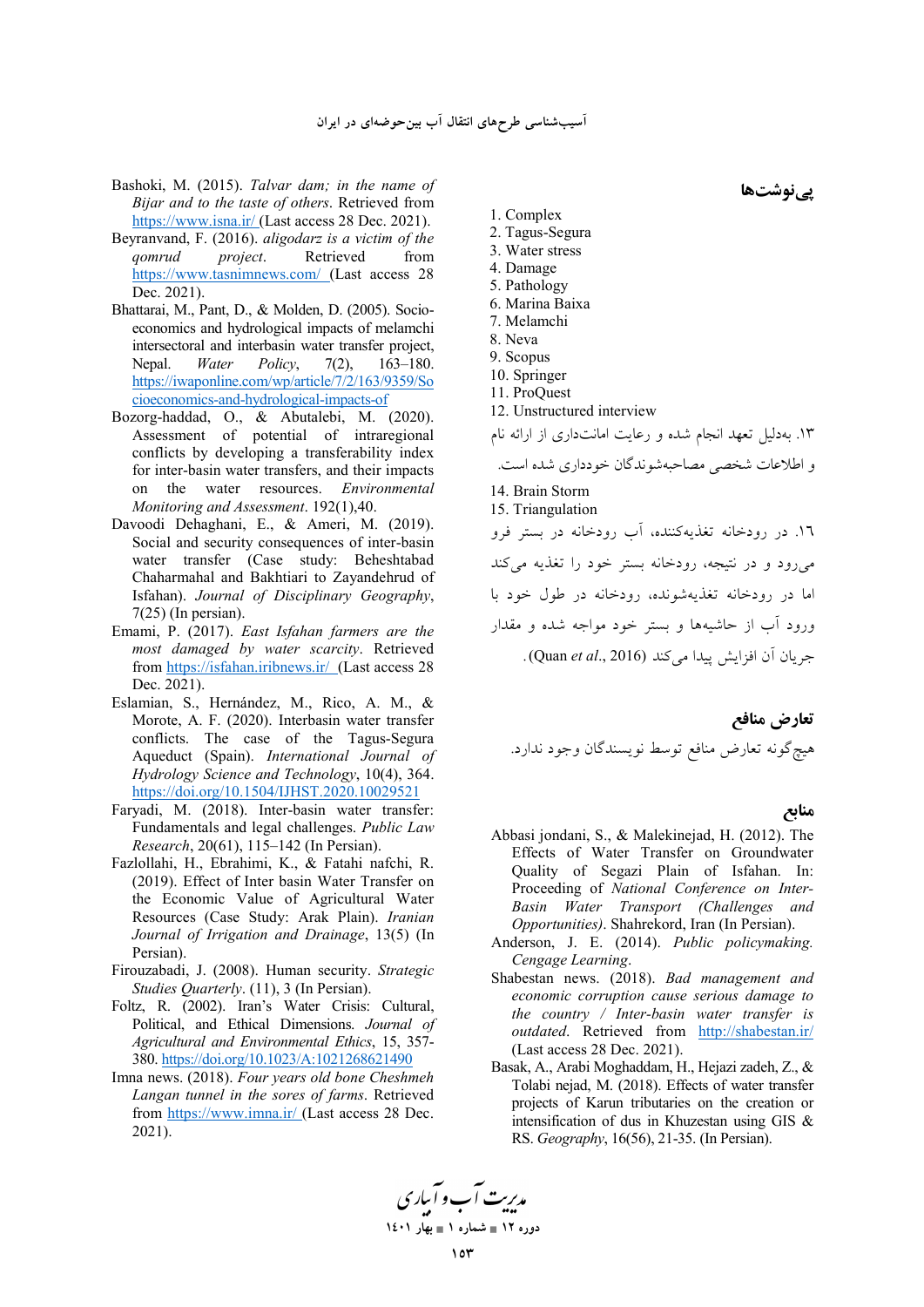- Franks, T., & Cleaver, F. (2007). Water governance and poverty: a framework for analysis. Progress in Development Studies, 7(4), 291-306. https://doi.org/10.1177/146499340700700402
- Fritsche, I., Cohrs, J. C., Kessler, T., & Bauer, J. (2012). Global warming is breeding social conflict: The subtle impact of climate change threat on authoritarian tendencies. *Journal of Environmental Psychology*, 32(1), 1-10. https://linkinghub.elsevier.com/retrieve/pii/S02 72494411000752
- Ghanian, T., & Roozbahani, A. (2021). Risk Analysis of Inter-Basin Water Transfer Plans by Fuzzy Fault Tree Analysis Method (Case Study: Iranian Central Plateau). *Journal of Water and Irrigation Management*, 11(2), 357-373. (In Persian).
- Ghassemi, F., & White, I. (2007). *Inter-Basin Water Transfer*. Cambridge University Press http://ebooks.cambridge.org/ref/id/CBO978051 1535697.
- Gichuki, F., & McCornick, P. G. (2008). International Experiences of Water Tranfers: Relevance to India. In: Proceeding of *International Water Management Institute*, http://publications.iwmi.org/pdf/H041812.pdf
- Gohari, A., Eslamian, S., Mirchi, A., Abedi-koupaei, J., & Massah, A. (2013). Water transfer as a solution to water shortage: A fix that can Backfire. *Journal of Hydrology*, 491, 23-39. http://dx.doi.org/10.1016/j.jhydrol.2013.03.021
- Golkarami, A., & Kavianirad, M. (2015). The effect of water resources limitation on hydropolitical stresses (Case study: Central catchment area of Iran with emphasis on Zayandehrood catchment). *Journal of Geography and Environmental Planning*, 28(1). (In Persian).
- Guppy, L., Anderson, K., Mehta, P., & Nagabhatla, N. (2017). *Global Water Crisis: The Facts*. Retrieved from https://inweh.unu.edu/wpcontent/uploads/2017/11/Global-Water-Crisis-The-Facts.pdf
- Hellstro, D. (2000). A framework for systems analysis of sustainable urban water management. *Environmental Impact Assessment Review*, 20(3), 311-321. https://doi.org/10.1016/S0195- 9255(00)00043-3
- Hemmati, A., Ebrahimi, K., & Ghorbani, K. (2020). Investigating the existing conflicts in inter-basin water transfer in Iran. In: Proceeding of *The Second International Conference on Peace and Conflict Resolution*. University of Tehran (In Persian).
- Hierro, M. (2013). Latin American Migration to Spain: Main Reasons and Future Perspectives. *International Migration*, 54(1).
- Hofman-Caris, R., Bertelkamp, C., de Waal, L., van den Brand, T., Hofman, J., van der Aa, R., & van der Hoek, J. (2019). Rainwater Harvesting for Drinking Water Production: A Sustainable and Cost-Effective Solution in The Netherlands?. Water, 11(3), 511. https://doi.org/10.3390/w11030511
- Hornby, A. S. (1995). *The Oxford Advanced Learner's Dictionary*. Oxford University Press.
- Ickes, B. W. (2005). Economic Pathology and Comparative Economics: Why Economies Fail to Succeed. *Comparative Economic Studies*, 47(3), 503-519.

http://link.springer.com/10.1057/palgrave.ces.810 0123

- Islam, S. (2012). *Water Diplomacy*. https://www.taylorfrancis.com/books/97802030 83659
- Islam, S., & Susskind, L. (2018). Using complexity science and negotiation theory to resolve boundary-crossing water issues*. Journal of Hydrology*, 562, 589-598. https://linkinghub.elsevier.com/retrieve/pii/S00 22169418302737
- Kaika, M. (2003). The Water Framework Directive: A New Directive for a Changing Social, Political and Economic European Framework. *European Planning Studies*, 11(3), 299-316. http://www.tandfonline.com/doi/abs/10.1080/0965 4310303640
- Kefayati, M., Saghafian, B., Ahmadi, A., & Babazadeh, H. (2018). Empirical evaluation of river basin sustainability affected by inter-basin water transfer using composite indicators. *Water and Environment Journal*, 32(1), 104- 111. https://doi.org/10.1111/wej.12304
- Khajepour, M., kayd khorde, A., & Haghrou, S. (2012). Analysis of water transfer from Karun and Dez branches. In: Proceeding of *National Conference on Inter-Basin Water Transport (Challenges and Opportunities)*. Shahrekord, Iran (In Persian).
- Kumar, Narendra and Anjali Verma. (2020). *Inter-Basin Water Transfer and Policies of Water Resource Management*. 257–274, Springer Singapore https://doi.org/10.1007/978-981-13- 5889-0\_13.
- Minab news. (2017). Landslide as a result of negligence of officials/ Minab Airport also fell prey to sinkholes. Retrieved from https://www.dana.ir/ (Last access 28 Dec. 2021).
- Madani, K. (2014). Water management in Iran: what is causing the looming crisis? *Journal of Environmental Studies and Sciences*, 4(4), 315– 328. http://link.springer.com/10.1007/s13412- 014-0182-z

 **1401  1 - 12 -**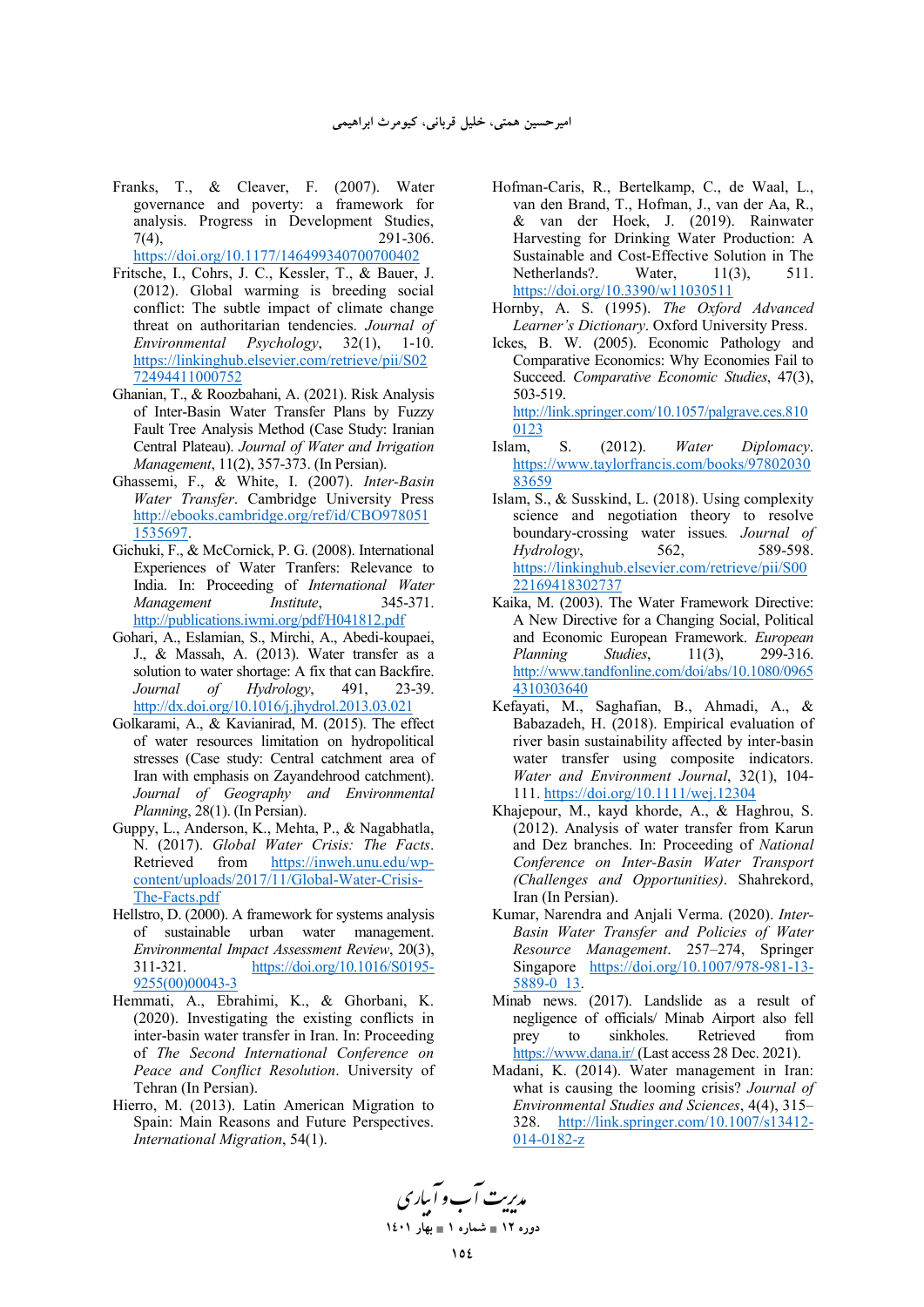- Maknoon, R., Kazem, M., & Hasanzadeh, M. (2012). Inter-Basin Water Transfer Projects and Climate Change: The Role of Allocation Protocols in Economic Efficiency of the Project. Case Study: Dez to Qomrood Inter-Basin Water Transmission Project (Iran). *Journal of Water Resource and Protection*, 04(09), 750-758. http://www.scirp.org/journal/doi.aspx?DOI=10. 4236/jwarp.2012.49085
- Manju, S., & Sagar, N. (2017). Renewable energy integrated desalination: A sustainable solution to overcome future fresh-water scarcity in India. *Renewable and Sustainable Energy Reviews*, 73, 594-609.

http://dx.doi.org/10.1016/j.rser.2017.01.164

- Mardian, M., Azimi, R., & Talebi, Z. (2011). Quantitative and qualitative effects of interbasin water transfer from Kamal Saleh Dam to Arak. In: Proceeding of *The Second Iranian National Conference on Applied Research in Water Resource*. Zanjan, Iran (In Persian).
- Marette, S. (2014). *Social Damage*. In: Backhaus J. (eds) Encyclopedia of Law and Economics. Springer, New York, NY. http://link.springer.com/10.1007/978-1-4614- 7883-6\_446-1
- Meador, M. R. (1992). Inter-basin Water Transfer: Ecological Concerns. *Fisheries*, 17(2), 17–22. https://doi.org/10.1577/1548- 8446(1992)017<0017:IWTEC>2.0.CO;2
- Mendelsohn, R., & Neumann, J. E. (2004*). The Impact of Climate Change on the United States Economy*. In Environment and Development Economics. Cambridge University Press.
- Mirzaei, M., & Mehrab, M. (2014). Investigating the Causes of Zayandehrood water scarcity and Presenting Necessary Strategies to deal with it. In: Proceeding of *First National Conference on Environment*. Isfahan, Iran (In Persian).
- Mitchell, W. C., & Simmons, R. T. (1995). Pathological politics: The anatomy of government failure. *Society*, 32(6), 30–38. http://link.springer.com/10.1007/BF02693369
- Mohammadi Rajabi, F. (2012). Assesment of water quality of Zayandehrud river due to transfer from the beginning to the end. *National Conference on Inter-Basin Water Transfer (Challenges and Opportunities)*. ShahreKord (In Persian).
- Morote, A. F., Hernández, M., Rico, A. M., & Eslamian, S. (2020). Interbasin water transfer conflicts. The case of the Tagus-Segura Aqueduct (Spain). *International Journal of Hydrology Science and Technology*, 10(4), 364.

http://www.inderscience.com/link.php?id=108267

- Nazari, N., & Torabipoodeh, H. (2017). Comparative Analysis of inter basin water transfer in Qomrud Basin on Energy Production of Rudbar Dam Using WEAP Software. In: Proceeding of *16th Iranian Hydraulic Conference*. Ardabil, Iran (In Persian).
- Irna news. (2018). New dam nightmare in Koohrang. Retrieved from https://www.irna.ir/ (Last access 28 Dec. 2021).
- Nordås, R., & Gleditsch, N. P. (2015). *Climate Change and Conflict*. In: Hartard S., Liebert W. (eds) Competition and Conflicts on Resource Use. Natural Resource Management and Policy. Springer. http://link.springer.com/10.1007/978- 3-319-10954-1\_3
- Perelet, R., Mason, P., Markandya, A., & Taylor, T. (2014). *Dictionary of environmental economics*. Routledge.
- Quan, Y., Wang, C., Yan, Y., Wu, G., & Zhang, H. (2016). Impact of Inter‐Basin Water Transfer Projects on Regional Ecological Security from a Telecoupling Perspective*. Sustainability*, 8(2), 162. http://www.mdpi.com/2071-1050/8/2/162
- Raoufi, Y., Shourian, M., & Attari, J. (2015). Capacity Design of Inter-Basin Water Transfer Systems Considering Decision Making Criteria in the Source and the Target Basins. *Iranian Journal of Water Resources Research*, 11(1) (In Persian).
- Saatsaz, M. (2020). A historical investigation on water resources management in Iran. E*nvironment, Development and Sustainability*, 22(3), 1749-1785. http://link.springer.com/10.1007/s10668-018- 00307-y
- Sadeghi, S. H. R., Kazemi Kia, S., Khairfam, H., & Zainab, H. (2016). Experiences and consequences of inter-basin water transfer in the world. *Iranian Water Resources Research*, 12(2), 120–140 (In Persian).
- Sadler, T. D., Nguyen, H., & Lankford, D. (2017). Water systems understandings: a framework for designing instruction and considering what learners know about water. *Wiley Interdisciplinary Reviews*: *Water*, 4(1), e1178. http://doi.wiley.com/10.1002/wat2.1178
- San-Martín, E., Larraz, B., & Gallego, M. S. (2020). When the river does not naturally flow: a case study of unsustainable management in the Tagus River (Spain). *Water International*, 45(3), 189–221.

https://www.tandfonline.com/doi/full/10.1080/0 2508060.2020.1753395

مدیریت آب و آباری **1401  1 - 12 -**